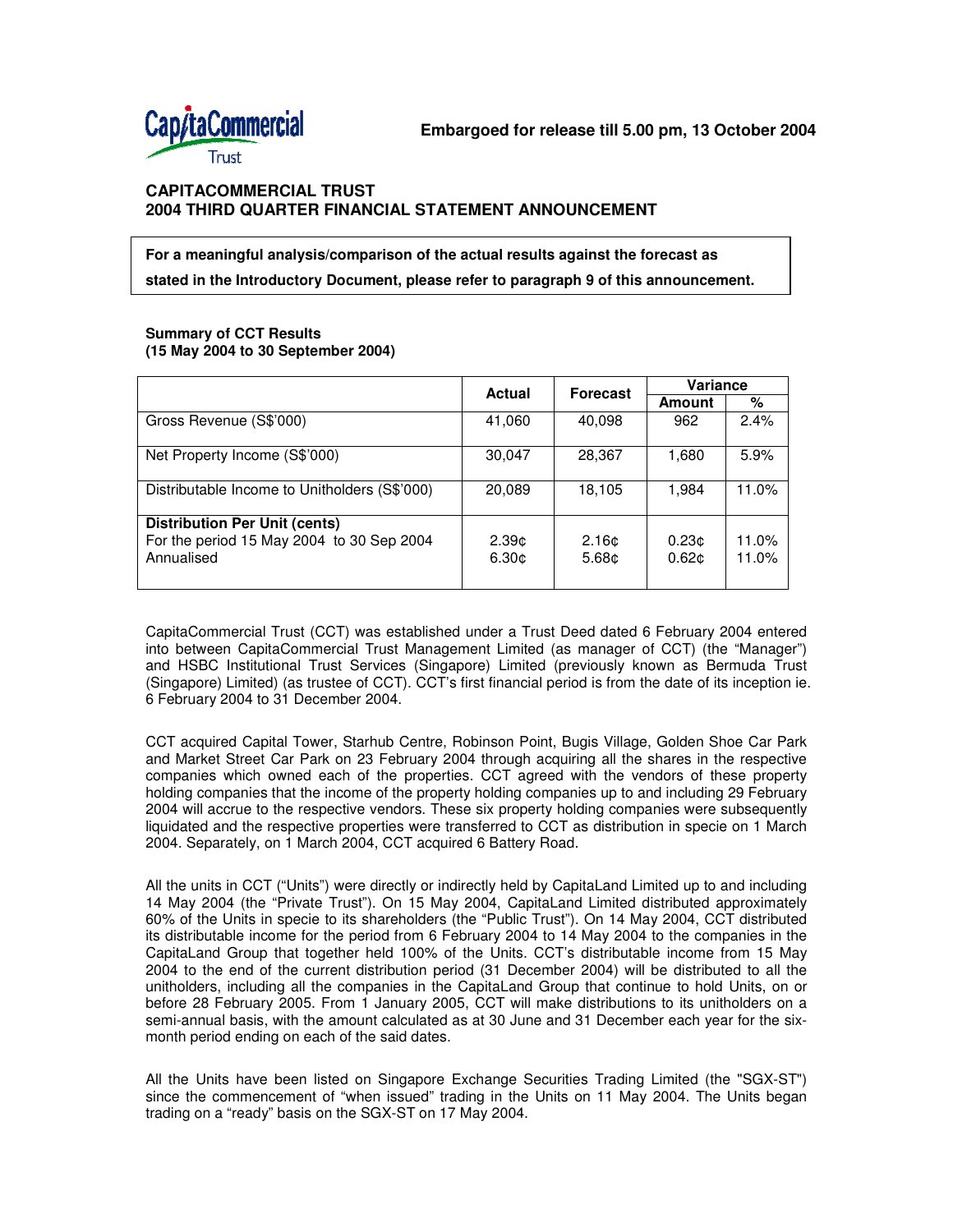CCT has been granted tax transparency. Therefore income which is distributed is not taxed at CCT level. Qualifying unitholders and individuals (other than those who hold their units through a partnership or through a nominee) will receive pre-tax distributions. For the qualifying unitholders, gross distribution will be made and they will subsequently be taxed on the distributions at their applicable income tax rates. Individuals are exempt from tax on CCT's distributions unless such distributions are derived through a partnership in Singapore or from the carrying on of a trade, business or profession. Distributions made to all the other unitholders will be subjected to tax deducted at source at the prevailing corporate tax rate, currently 20%. This tax deducted can be used to offset against their Singapore income tax liabilities. Also, to qualify for tax transparency, CCT must distribute at least 90% of its taxable income. As stated in the Introductory Document dated 16 March 2004 (the "Introductory Document"), CCT will distribute 95% of its taxable income to unitholders up to 31 December 2005.

CCT's first financial period is from 6 February 2004 to 31 December 2004 and the prior period comparatives are based on the pro forma financial information as stated in CCT's Introductory Document.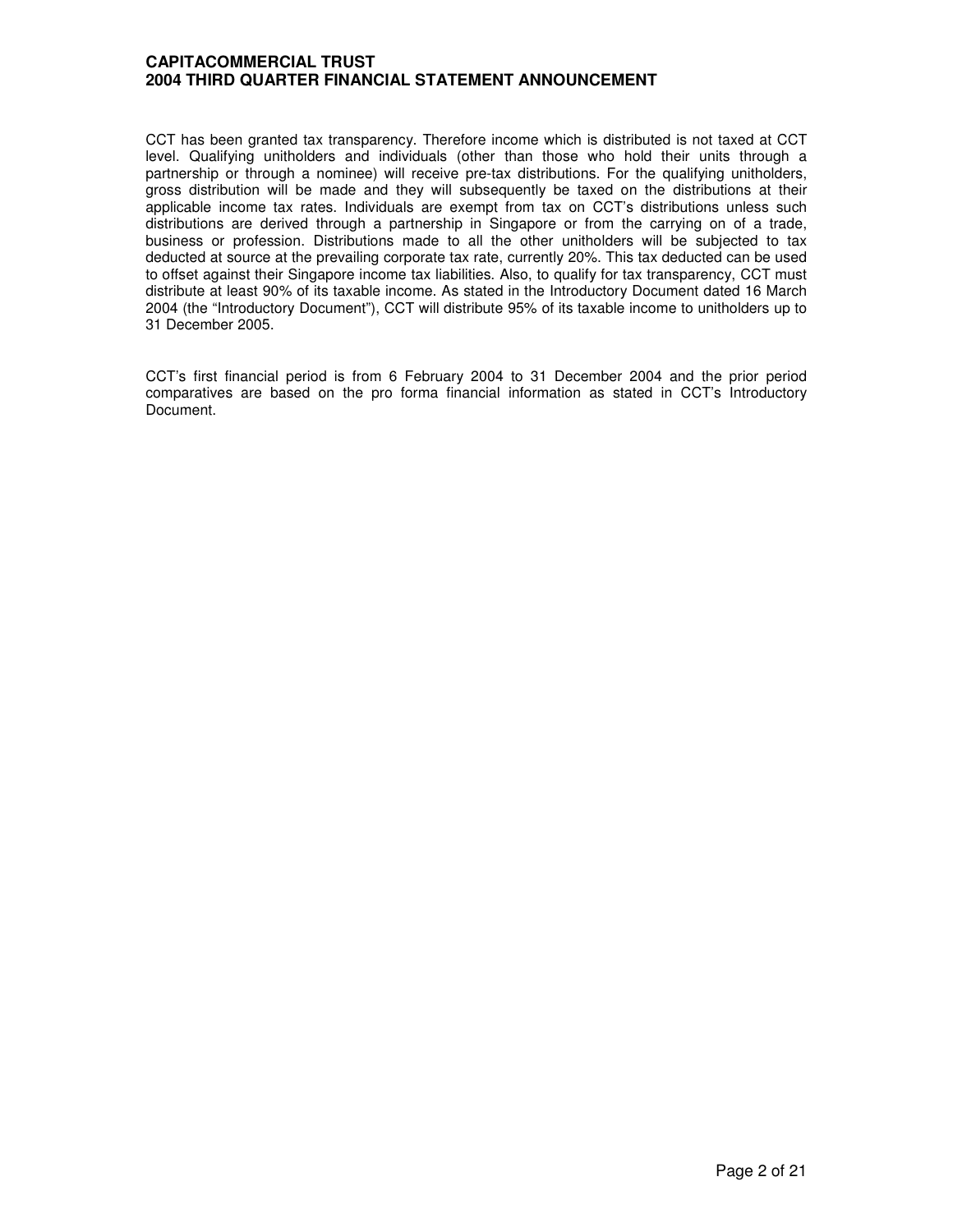**1(a)(i) Statement of Total Return (YTD September 2004 vs YTD September 2003) (For a review of the performance, please refer to paragraph 8(a)(i) on page 14)**

|                                                  | <b>Actual</b>                            | <b>Pro Forma</b>           |                 |
|--------------------------------------------------|------------------------------------------|----------------------------|-----------------|
|                                                  | (6/2/04 to<br>$30/9/04$ ) <sup>(1)</sup> | $(1/3/03)$ to              | Increase $/$    |
|                                                  | S\$'000                                  | $30/9/03$ ) (2)<br>S\$'000 | (Decrease)<br>℅ |
| <b>Statement of Total Return</b>                 |                                          |                            |                 |
| Gross rental income                              | 55,165                                   | 62,276                     | (11.4)          |
| Car park income                                  | 5,245                                    | 5,051                      | 3.8             |
| Other income                                     | 2,409                                    | 2,639                      | (8.7)           |
| <b>Gross revenue</b>                             | 62,819                                   | 69,966                     | (10.2)          |
| Property management fees                         | (1, 405)                                 | (1,709)                    | (17.8)          |
| Property tax                                     | (4, 872)                                 | (2,641)                    | 84.5            |
| Other property operating expenses <sup>(3)</sup> | (11, 154)                                | (10, 344)                  | 7.8             |
| <b>Property operating expenses</b>               | (17, 431)                                | (14, 694)                  | 18.6            |
| Net property income                              | 45,388                                   | 55,272                     | (17.9)          |
| Interest income                                  | 48                                       | 35                         | 37.1            |
| Manager's management fees                        | (3, 144)                                 | (3,551)                    | (11.5)          |
| Trust expenses                                   | (1,480)                                  | (1,900)                    | (22.1)          |
| Borrowing costs                                  | (8,031)                                  | (8,594)                    | (6.6)           |
| Non-operating expenditure <sup>(4)</sup>         | (2,687)                                  |                            | <b>Nm</b>       |
| Net investment income before tax                 | 30,094                                   | 41,262                     | (27.1)          |
| Income tax <sup>(5)</sup>                        | (2, 551)                                 | (459)                      | 455.8           |
| Net investment income after tax                  | 27,543                                   | 40,803                     | (32.5)          |

## **Distribution Statement**

| Net investment income before tax                             | 30,094 | 41,262 | (27.1) |
|--------------------------------------------------------------|--------|--------|--------|
| Net effect of non-tax deductible/(chargeable)<br>items $(6)$ | 2.749  | 442    | 521.9  |
| Taxable income available for distribution to<br>unitholders  | 32,843 | 41,704 | (21.2) |
| Distributable income to unitholders <sup>(7)</sup>           | 29,361 | 39,619 | (25.9) |

### *Footnotes*

*(1) CCT was established on 6 February 2004 but the acquisition of the real properties was completed on 1 March 2004. Hence the income recorded relates only to the 7 month period from 1 March 2004 to 30 September 2004. CCT has no income from 6 to 29 February 2004. The entire period relates to both the Private Trust and Public Trust periods and the details are as stated in paragraph (1)(a)(iii) on page 7.*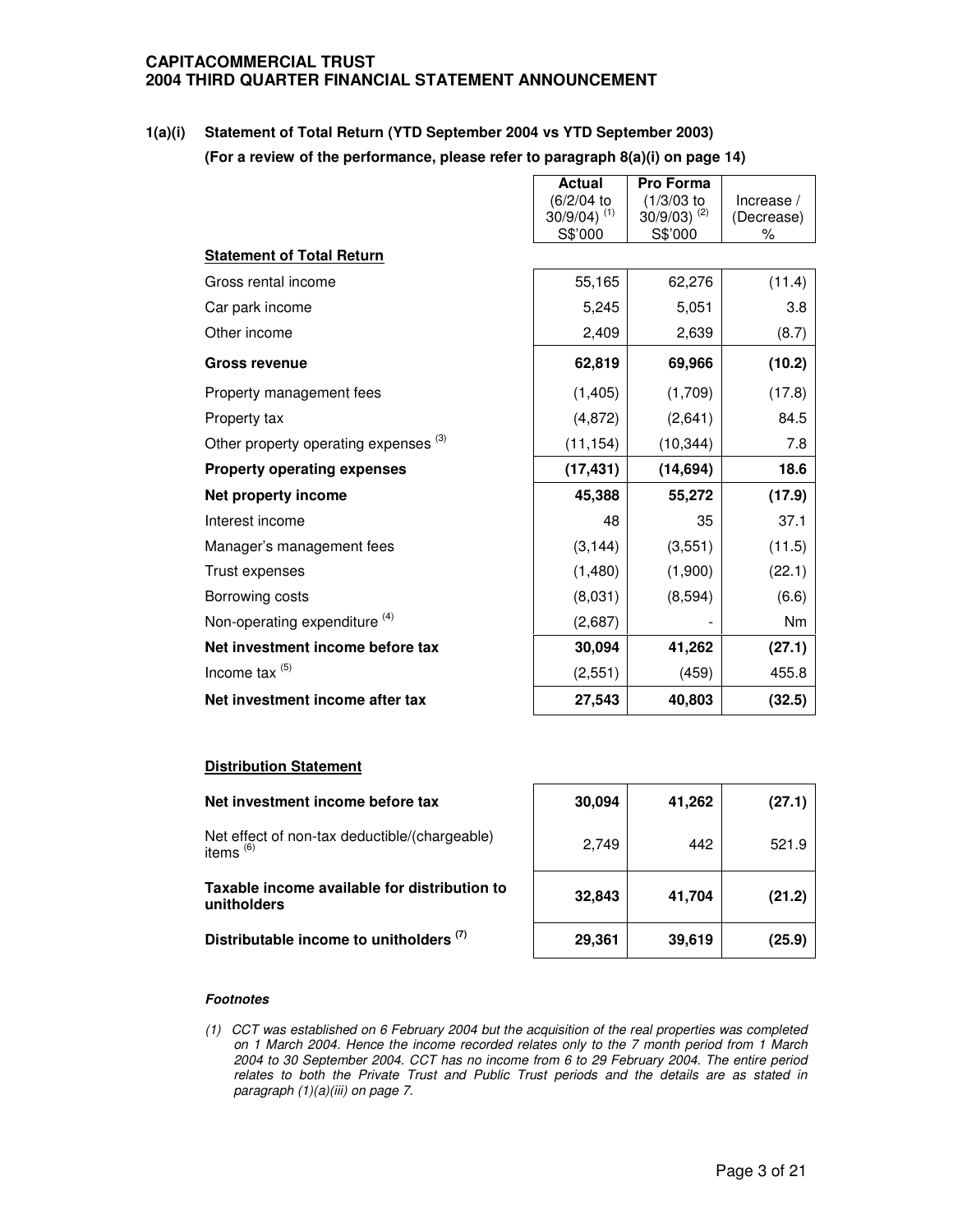- (2) This is the first financial period of CCT and the comparative numbers for 2003 are extracted from *the pro forma financial information for the year ended 31 December 2003 which was stated in the Introductory Document dated 16 March 2004 and pro-rated equally for 7 months to correspond to the period from 1 March 2003 to 30 September 2003.*
- *(3) Included as part of the other property operating expenses are the following:*

|                                                        | Actual<br>(6/2/04 to<br>30/9/04<br><i>S\$'000</i> | <b>Pro Forma</b><br>(1/3/03 to<br>30/9/03)<br><i>S\$'000</i> | Increase /<br>(Decrease)<br>% |
|--------------------------------------------------------|---------------------------------------------------|--------------------------------------------------------------|-------------------------------|
| Depreciation                                           | 89                                                | 92                                                           | (3.3)                         |
| Allowance for doubtful debts and bad debts written off | 5                                                 | (20)                                                         | (125.0)                       |
| Asset written off                                      | -                                                 | 220                                                          | (100.0)                       |

- *(4) This relates to a write-off of stamp duty paid for transfer of the property companies to CCT.*
- *(5) The actual YTD September 2004 income tax provision is based on 100% of taxable income for the* period of 6 February 2004 to 14 May 2004 (Private Trust) and 5% of taxable income for period of *15 May 2004 to 30 September 2004 (Public Trust). Income tax for pro forma YTD September 2003 was prepared on the basis that tax transparency applies ie. income tax is only provided for the amount to be withheld and not paid to unitholders and this has been assumed to be 5% of taxable income for the entire period.*
- *(6) Included in the net effect of non-tax deductible/(chargeable) items are the following:*

|                                                                        | Actual<br>(6/2/04 to<br>30/9/04<br><i>S\$'000</i> | Pro Forma<br>$(1/3/03)$ to<br>30/9/03<br><i>S\$'000</i> | Increase /<br>(Decrease)<br>% |
|------------------------------------------------------------------------|---------------------------------------------------|---------------------------------------------------------|-------------------------------|
| Trustee's fees                                                         | 156                                               | 150                                                     | 4.0                           |
| Write-off of stamp duty paid for transfer of the property<br>companies | 2,687                                             |                                                         | Nm                            |
| Temporary differences and other adjustments                            | (94)                                              | 292                                                     | (132.2)                       |
| Total                                                                  | 2,749                                             | 442                                                     | 521.9                         |

*(7) The distributable income to unitholders for the period after the distribution in specie ie. 15 May 2004 is based on 95% of the taxable income available for distribution to unitholders.*

*Nm – not meaningful*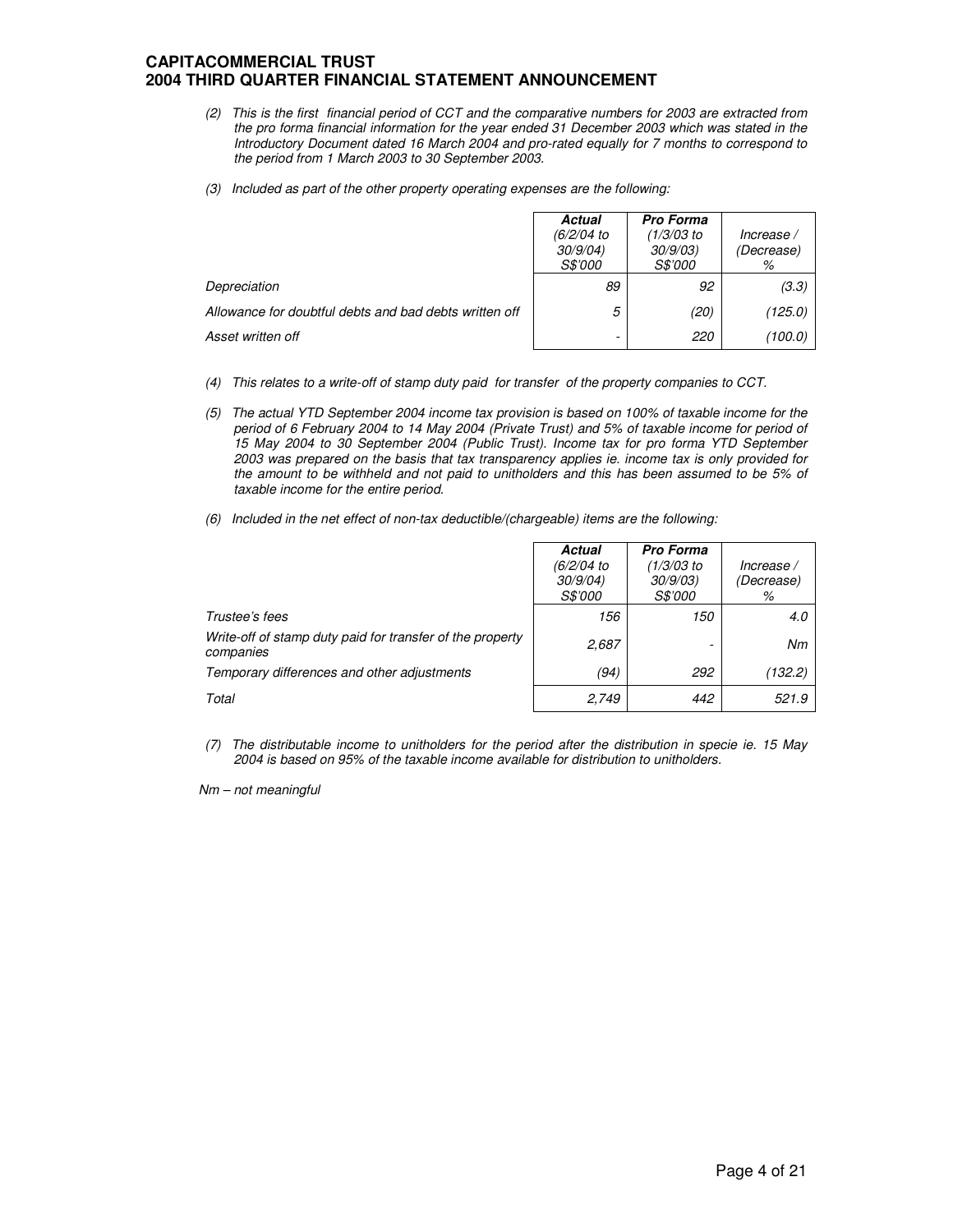## **1(a)(ii) Statement of Total Return (3Q 2004 vs 3Q 2003)**

**(For a review of the performance, please refer to paragraph 8(a)(ii) on page 16)**

|                                                  | <b>Actual</b><br>(1/7/04 to<br>30/9/04<br>S\$'000 | <b>Pro Forma</b><br>(1/7/03 to<br>$30/9/03$ ) <sup>(1)</sup><br>S\$'000 | Increase /<br>(Decrease)<br>% |
|--------------------------------------------------|---------------------------------------------------|-------------------------------------------------------------------------|-------------------------------|
| <b>Statement of Total Return</b>                 |                                                   |                                                                         |                               |
| Gross rental income                              | 23,962                                            | 26,690                                                                  | (10.2)                        |
| Car park income                                  | 2,297                                             | 2,165                                                                   | 6.1                           |
| Other income                                     | 955                                               | 1,131                                                                   | (15.6)                        |
| <b>Gross revenue</b>                             | 27,214                                            | 29,986                                                                  | (9.2)                         |
| Property management fees                         | (620)                                             | (733)                                                                   | (15.4)                        |
| Property tax                                     | (2,090)                                           | (1, 132)                                                                | 84.6                          |
| Other property operating expenses <sup>(2)</sup> | (4,538)                                           | (4, 433)                                                                | 2.4                           |
| <b>Property operating expenses</b>               | (7, 248)                                          | (6, 298)                                                                | 15.1                          |
| Net property income                              | 19,966                                            | 23,688                                                                  | (15.7)                        |
| Interest income                                  | 38                                                | 15                                                                      | 153.3                         |
| Manager's management fees                        | (1,358)                                           | (1,522)                                                                 | (10.8)                        |
| Trust expenses                                   | (672)                                             | (814)                                                                   | (17.4)                        |
| Borrowing costs                                  | (3,713)                                           | (3,683)                                                                 | 0.8                           |
| Net investment income before tax                 | 14,261                                            | 17,684                                                                  | (19.4)                        |
| Income tax                                       | (142)                                             | (197)                                                                   | (27.9)                        |
| Net investment income after tax                  | 14,119                                            | 17,487                                                                  | (19.3)                        |

### **Distribution Statement**

### **Net investment income before tax**

Net effect of non-tax deductible/(chargeable) | <sub>(</sub>77) | 189 | (140.7) items $(3)$ 

**Taxable income available for distribution to unitholders**

**Distributable income to unitholders (4)**

| 14,261 | 17,684 | (19.4)  |
|--------|--------|---------|
| (77)   | 189    | (140.7) |
| 14,184 | 17,873 | (20.6)  |
| 13,475 | 16,979 | (20.6)  |

### *Footnotes*

(1) This is the first financial period of CCT and the comparative numbers for 2003 are extracted from *the pro forma financial information for the year ended 31 December 2003 which was stated in the Introductory Document dated 16 March 2004 and pro-rated equally for the 3 month period.*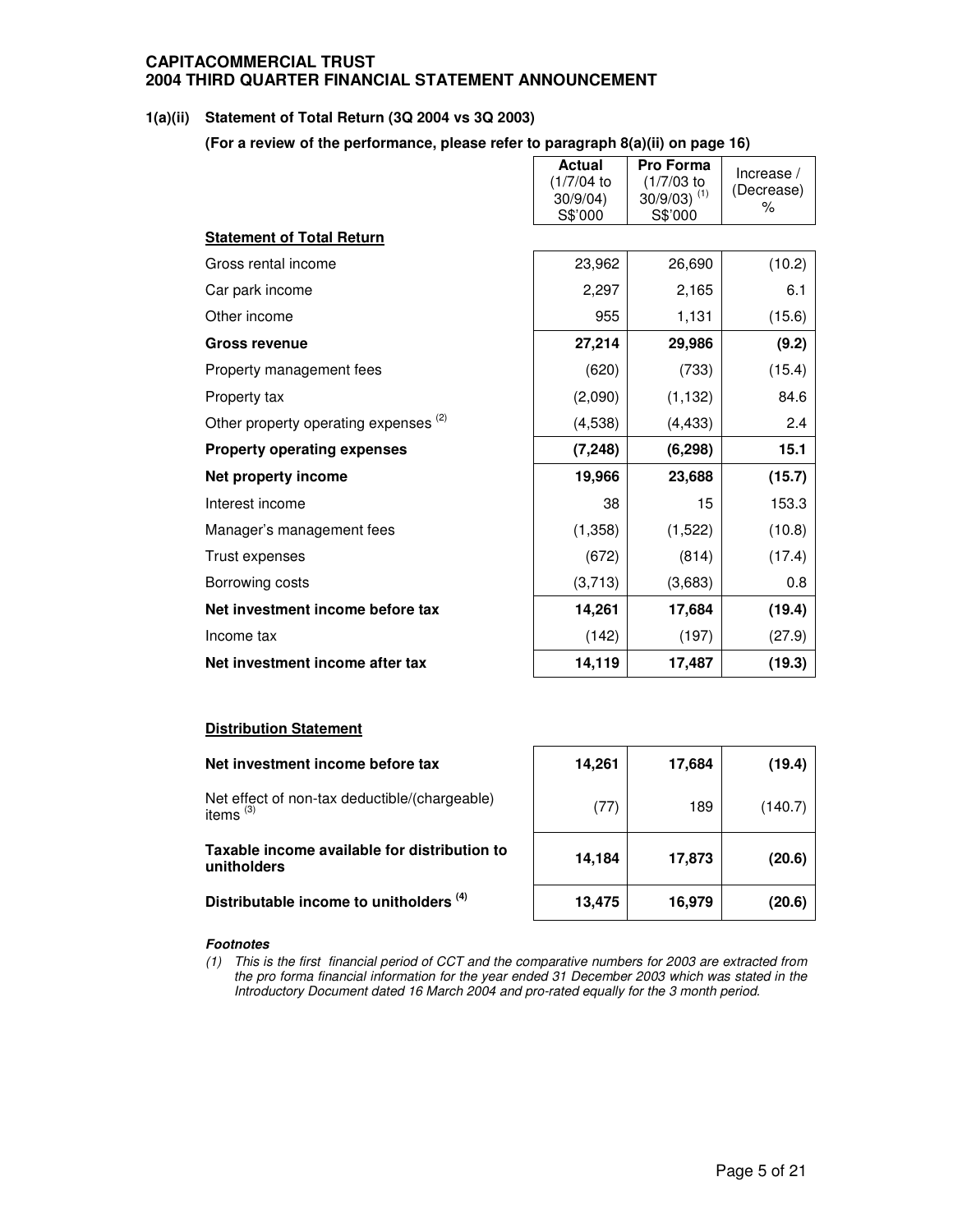*(2) Included as part of the other property operating expenses are the following:*

|                                                        | <b>Actual</b><br>(1/7/04)<br>30/9/04)<br><i>S\$'000</i> | <b>Pro Forma</b><br>(1/7/03 to<br>30/9/03)<br><i>S\$'000</i> | Increase /<br>(Decrease)<br>% |
|--------------------------------------------------------|---------------------------------------------------------|--------------------------------------------------------------|-------------------------------|
| Depreciation                                           | 40                                                      | 40                                                           |                               |
| Allowance for doubtful debts and bad debts written off | 5                                                       | (9)                                                          | (155.6)                       |
| Asset written off                                      | -                                                       | 94                                                           | (100.0)                       |

*(3) Included in the net effect of non-tax deductible/(chargeable)items are the following:*

|                                             | <b>Actual</b><br>(1/7/04 to<br>30/9/04<br><i>S\$'000</i> | <b>Pro Forma</b><br>(1/7/03 to<br>30/9/03<br><i>S\$'000</i> | Increase /<br>(Decrease)<br>% |
|---------------------------------------------|----------------------------------------------------------|-------------------------------------------------------------|-------------------------------|
| Trustee's fees                              | 66                                                       | 64                                                          | 3.1                           |
| Temporary differences and other adjustments | (143)                                                    | 125                                                         | (214.4)                       |
| Total                                       | (77)                                                     | 189                                                         | (140.7)                       |

*(4) The distributable income to unitholders is based on 95% of the taxable income available for distribution to unitholders.*

*Nm – not meaningful*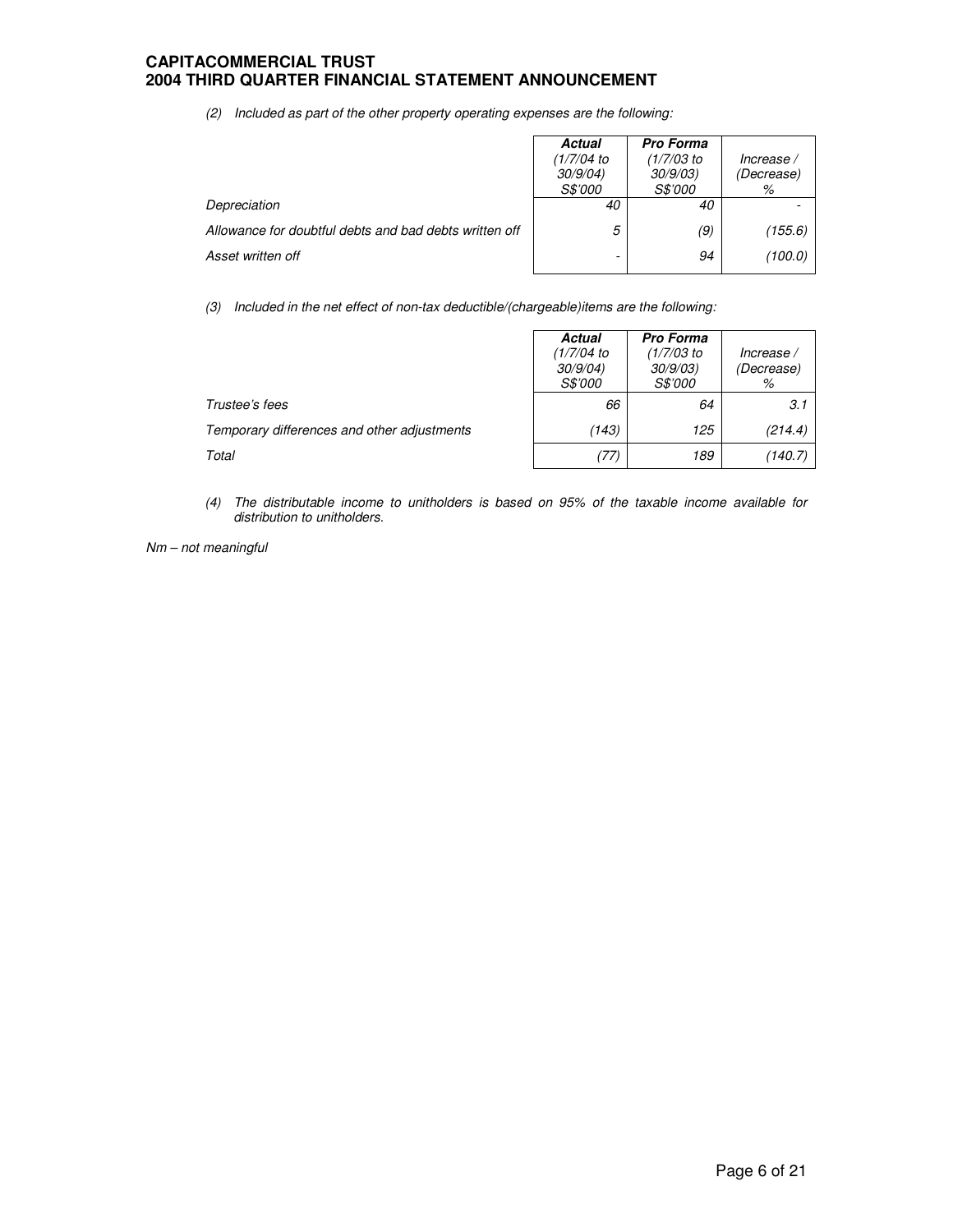### **1(a)(iii) Statement of Total Returns – Breakdown between Private Trust and Public Trust Period**

|                                    | <b>Private</b><br><b>Trust</b><br>(6/2/04 to<br>$14/5/04$ ) <sup>(1)</sup><br>S\$'000 | <b>Public</b><br><b>Trust</b><br>(15/5/04 to<br>30/9/04<br>S\$'000 | <b>Actual</b><br>(6/2/04 to<br>30/9/04<br>S\$'000 |
|------------------------------------|---------------------------------------------------------------------------------------|--------------------------------------------------------------------|---------------------------------------------------|
| <b>Profit &amp; loss Statement</b> |                                                                                       |                                                                    |                                                   |
| Gross rental income                | 19,073                                                                                | 36,092                                                             | 55,165                                            |
| Car park income                    | 1,826                                                                                 | 3,419                                                              | 5,245                                             |
| Other income                       | 860                                                                                   | 1,549                                                              | 2,409                                             |
| <b>Gross revenue</b>               | 21,759                                                                                | 41,060                                                             | 62,819                                            |
| Property management fees           | (475)                                                                                 | (930)                                                              | (1, 405)                                          |
| Property tax                       | (1,684)                                                                               | (3, 188)                                                           | (4, 872)                                          |
| Other property operating expenses  | (4,259)                                                                               | (6, 895)                                                           | (11, 154)                                         |
| <b>Property operating expenses</b> | (6, 418)                                                                              | (11, 013)                                                          | (17, 431)                                         |
| Net property income                | 15,341                                                                                | 30,047                                                             | 45,388                                            |
| Interest income                    | 5                                                                                     | 43                                                                 | 48                                                |
| Manager's management fees          | (1, 121)                                                                              | (2,023)                                                            | (3, 144)                                          |
| Trust expenses                     | (135)                                                                                 | (1, 345)                                                           | (1,480)                                           |
| Non-operating expenditure          | (2,687)                                                                               |                                                                    | (2,687)                                           |
| Borrowing costs                    | (2, 478)                                                                              | (5, 553)                                                           | (8,031)                                           |
| Net investment income before tax   | 8,925                                                                                 | 21,169                                                             | 30,094                                            |
| Income tax                         | (2, 339)                                                                              | (212)                                                              | (2,551)                                           |
| Net investment income after tax    | 6,586                                                                                 | 20,957                                                             | 27,543                                            |

## **Distribution Statement**

| Net investment income before tax                            | 8,925  | 21,169 | 30,094 |
|-------------------------------------------------------------|--------|--------|--------|
| Net effect of non-tax deductible/(chargeable)<br>items      | 2,772  | (23)   | 2.749  |
| Taxable income available for distribution to<br>unitholders | 11,697 | 21,146 | 32,843 |
| Distributable income to unitholders                         | 9,272  | 20,089 | 29,361 |
|                                                             |        |        |        |

### *Footnotes*

*(1) It was stated in the Introductory Document that on the day immediately preceding the distribution* in specie, which took place on 15 May 2004, CCT will make a distribution for the period from 6 *February 2004 to the day immediately preceding the distribution in specie to the companies that hold 100% of the Units prior to the distribution in specie.*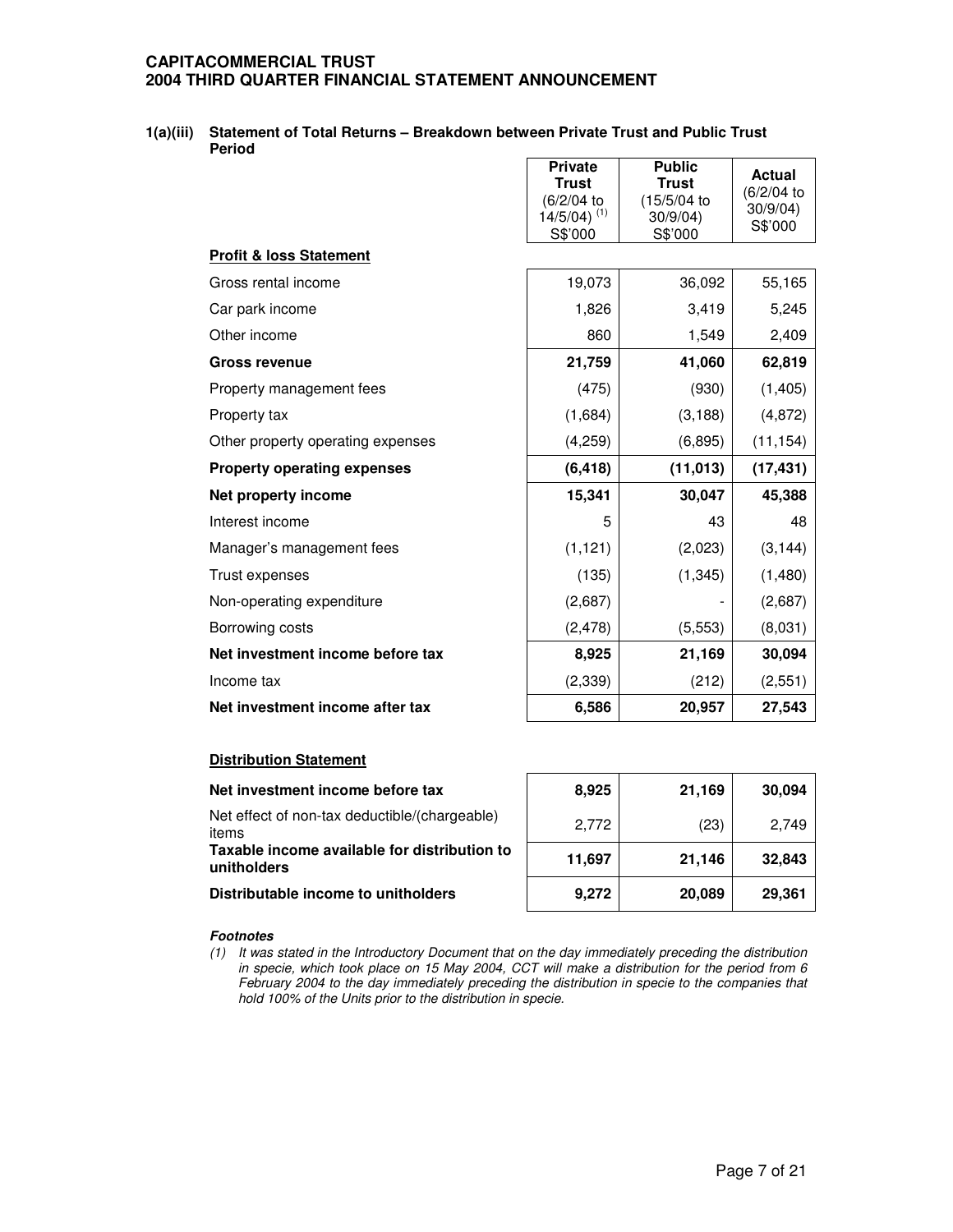### **1(b)(i) Balance sheet as at 30 September 2004 vs 31 December 2003**

|                                            | <b>Actual</b> | Pro Forma                 | Increase / |
|--------------------------------------------|---------------|---------------------------|------------|
|                                            | 30/9/04       | $31/12/03$ <sup>(1)</sup> | (Decrease) |
|                                            | S\$'000       | S\$'000                   | $\%$       |
| <b>Non-current assets</b>                  |               |                           |            |
| Plant and equipment                        | 464           | 441                       | 5.2        |
| Investment properties                      | 2,039,542     | 2,039,314                 | 0.0        |
| <b>Total non-current assets</b>            | 2,040,006     | 2,039,755                 | 0.0        |
|                                            |               |                           |            |
| <b>Current assets</b>                      |               |                           |            |
| Trade and other receivables <sup>(2)</sup> | 1,573         | 11,224                    | (86.0)     |
| Cash and cash equivalent                   | 45,021        | 23,988                    | 87.7       |
| <b>Total current assets</b>                | 46,594        | 35,212                    | 32.3       |
|                                            |               |                           |            |
| <b>Total assets</b>                        | 2,086,600     | 2,074,967                 | 0.6        |
|                                            |               |                           |            |
| <b>Current liabilities</b>                 |               |                           |            |
| Trade and other payables <sup>(3)</sup>    | 14,663        | 26,571                    | (44.8)     |
| Provision for taxation                     | 232           |                           | Nm         |
| <b>Total current liabilities</b>           | 14,895        | 26,571                    | (43.9)     |
|                                            |               |                           |            |
| <b>Non-current liabilities</b>             |               |                           |            |
| Interest-bearing borrowings                | 580,042       | 580,042                   | 0.0        |
| Other non-current liabilities              | 9,823         | 8,599                     | 14.2       |
| <b>Total non-current liabilities</b>       | 589,865       | 588,641                   | 0.2        |
|                                            |               |                           |            |
| <b>Total liabilities</b>                   | 604,760       | 615,212                   | (1.7)      |
|                                            |               |                           |            |
| <b>Net assets</b>                          | 1,481,840     | 1,459,755                 | 1.5        |
|                                            |               |                           |            |
| <b>Unitholders' funds</b>                  | 1,481,840     | 1,459,755                 | 1.5        |

- (1) This is the first financial period of CCT and the comparative numbers for 2003 are extracted from *the pro forma financial information as at 31 December 2003 which was stated in the Introductory Document.*
- *(2) The comparative number for 2003 extracted from the pro forma as at 31 December 2003 contains accrued revenue and other receivables.*
- *(3) The comparative number for 2003 extracted from the pro forma as at 31 December 2003 contains accrued issue expenses and incidental acquisition costs of S\$15.4 million.*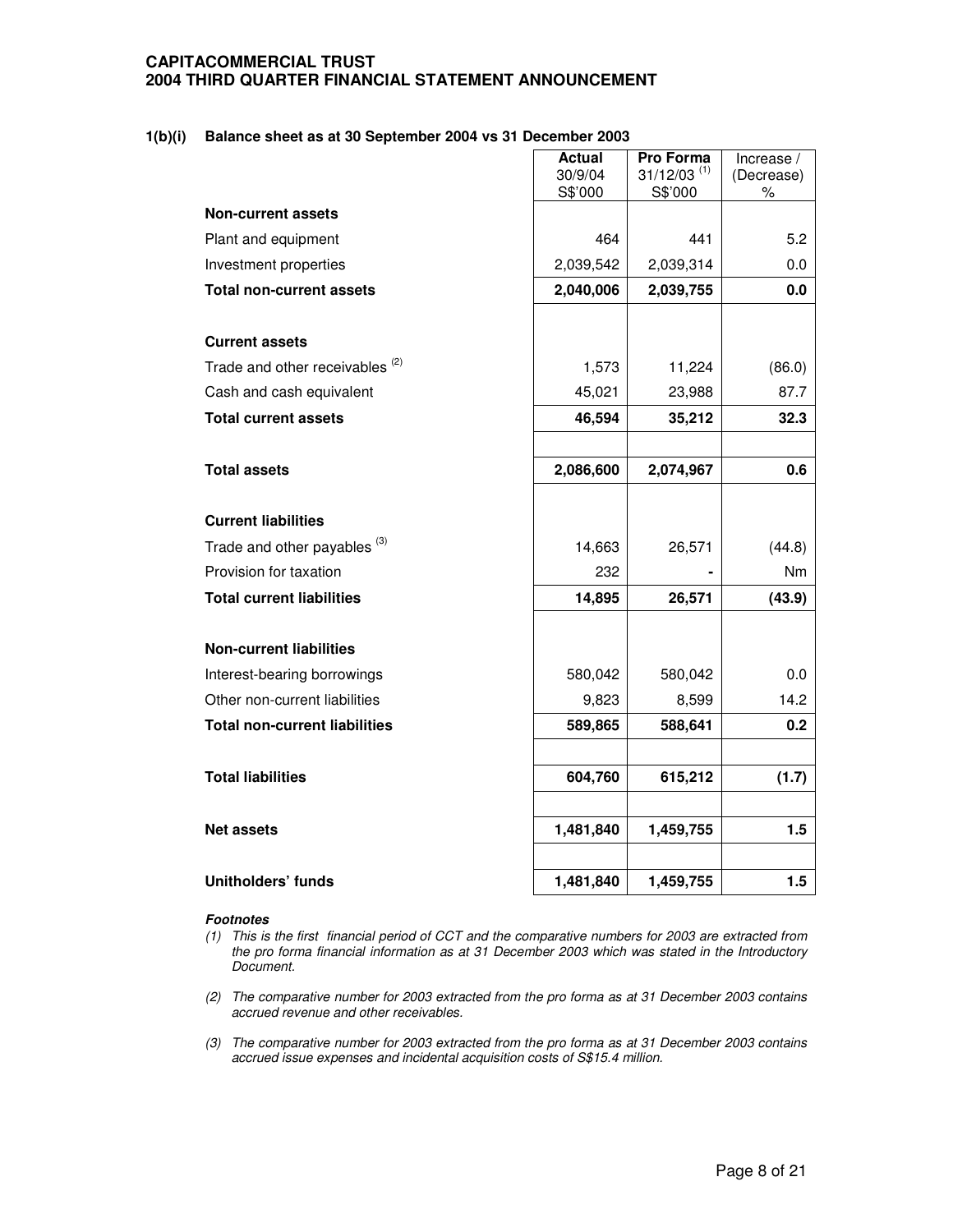## **1(b)(ii) Aggregate amount of borrowings and debt securities**

|                                                       | <b>Actual</b><br>30/9/04<br>S\$'000 | Pro Forma<br>$31/12/03$ <sup>(1)</sup><br>S\$'000 |
|-------------------------------------------------------|-------------------------------------|---------------------------------------------------|
| <b>Secured borrowings</b>                             |                                     |                                                   |
| Amount repayable in one year or less, or on<br>demand | -                                   |                                                   |
| Amount repayable after one year                       | 580.042                             | 580,042                                           |

### *Footnotes*

(1) This is the first financial period of CCT and the comparative numbers for 2003 are extracted from *the pro forma financial information as at 31 December 2003 which was stated in the Introductory Document.*

## **Details of any collaterals**

As security for the borrowings, CCT has granted in favour of the lender the following:

- (i) a mortgage over each of the properties<br>(ii) an assignment and charge of the renta
- an assignment and charge of the rental proceeds and tenancy agreements of units in the properties
- (iii) an assignment of the insurance policies relating to the properties
- (iv) an assignment of the agreements relating to the management of the properties
- (v) a charge creating a fixed and floating charge over certain assets of CCT relating to the properties.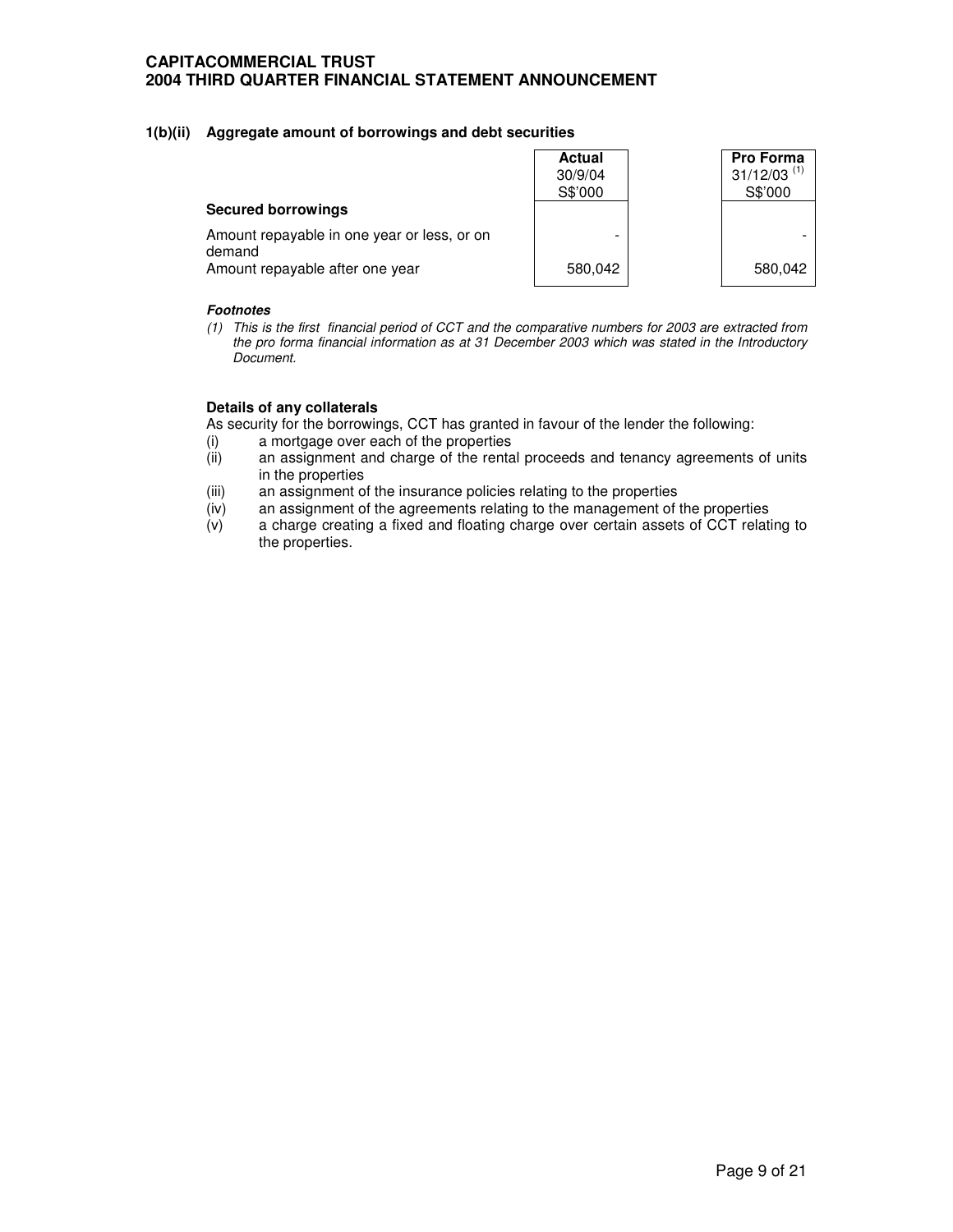# **1(c) Cash flow statement (1)**

|                                                                                    | Actual<br>(6/2/04 to<br>$30/9/04$ ) <sup>(2)</sup><br>S\$'000 | <b>Actual</b><br>(1/7/04)<br>30/9/04)<br>S\$'000 |
|------------------------------------------------------------------------------------|---------------------------------------------------------------|--------------------------------------------------|
| <b>Operating activities</b>                                                        |                                                               |                                                  |
| Net investment income before tax                                                   | 30,094                                                        | 14,261                                           |
| <b>Adjustment for</b>                                                              |                                                               |                                                  |
| Interest income                                                                    | (48)                                                          | (38)                                             |
| Depreciation of plant and equipment                                                | 89                                                            | 40                                               |
| Amortization of rent incentives                                                    | 118                                                           | 118                                              |
| Allowance for doubtful debts                                                       | 5                                                             | 5                                                |
| Borrowing costs                                                                    | 8,031                                                         | 3,713                                            |
| Operating income before working capital changes                                    | 38,289                                                        | 18,099                                           |
| Changes in working capital                                                         | 6,573                                                         | 859                                              |
| Tax paid                                                                           | (2,318)                                                       |                                                  |
| Cash generated from operating activities                                           | 42,544                                                        | 18,958                                           |
| <b>Investing activities</b>                                                        |                                                               |                                                  |
| Interest received                                                                  | 37                                                            | 32                                               |
| Purchase of investment property, plant and equipment<br>and subsequent expenditure | (600, 904)                                                    | (124)                                            |
| Net cash inflow from acquisition of property companies                             | 15,086                                                        |                                                  |
| Cash flows from investing activities                                               | (585, 781)                                                    | (92)                                             |
| <b>Financing activities</b>                                                        |                                                               |                                                  |
| Proceeds from issue of new units                                                   | 36,204                                                        |                                                  |
| Interest bearing borrowings                                                        | 580,042                                                       |                                                  |
| Issue expenses                                                                     | (11, 290)                                                     | (2,701)                                          |
| Distribution to unitholders                                                        | (9,272)                                                       |                                                  |
| Interest paid                                                                      | (7, 426)                                                      | (3,713)                                          |
| Cash flows from financing activities                                               | 588,258                                                       | (6, 414)                                         |
| Increase/(Decrease) in cash and cash equivalent                                    | 45,021                                                        | 12,452                                           |
| Cash and cash equivalent at beginning of period                                    |                                                               | 32,569                                           |
| Cash and cash equivalent at end of period                                          | 45,021                                                        | 45,021                                           |

- *(1) There are no comparative prior period figures as this is the first financial period.*
- *(2) Although CCT was established on 6 February 2004, the acquisition of the properties was completed on 1 March 2004. Consequently, the figures only represent the cash flow for the 7 month period from 1 March 2004 to 30 September 2004 as there was no income from 6 to 29 February 2004.*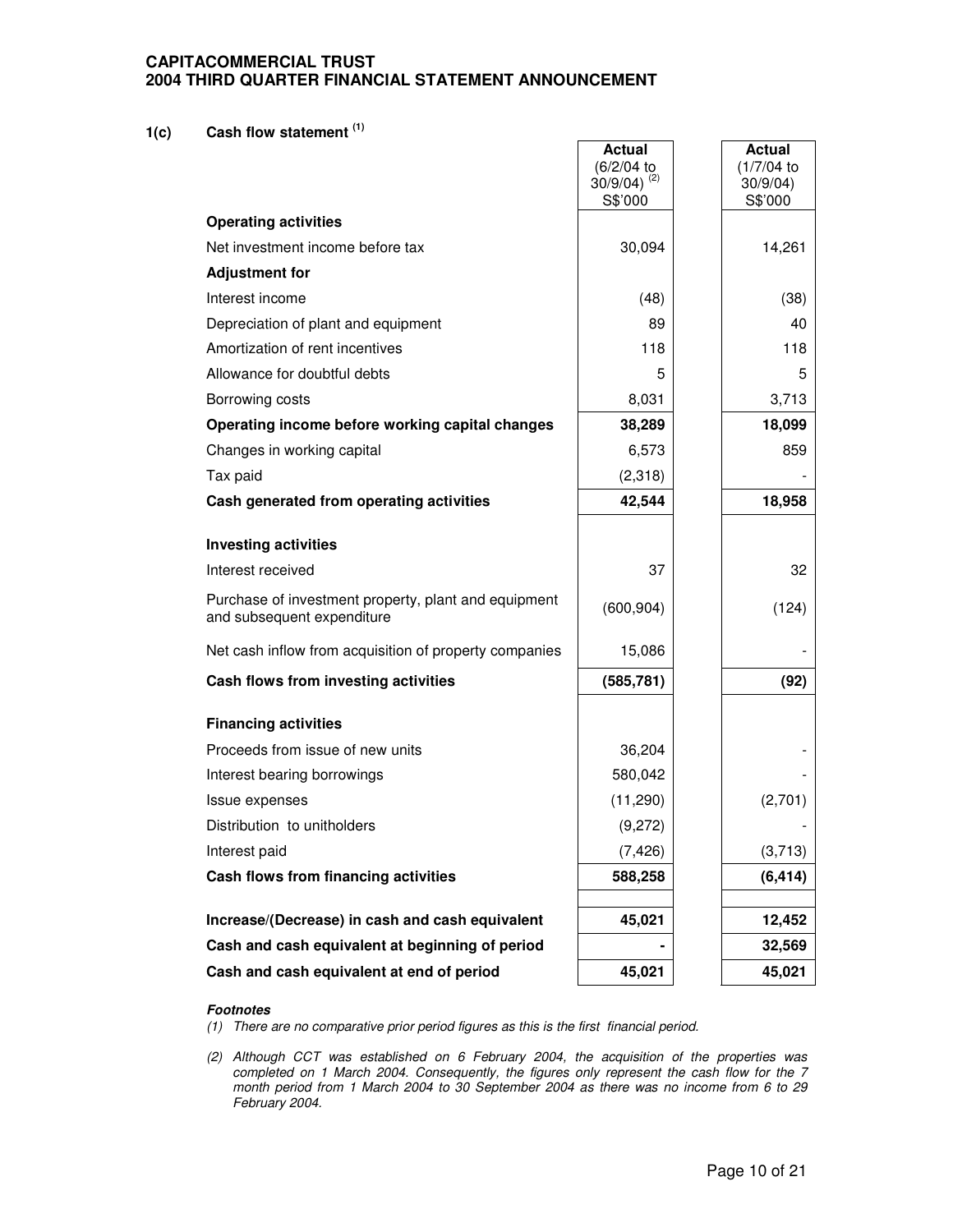# **1(d)(i) Statement of changes in unitholders' funds (1)**

|                                                                                     | <b>Actual</b><br>(6/2/04 to | <b>Actual</b><br>(1/7/04) |
|-------------------------------------------------------------------------------------|-----------------------------|---------------------------|
|                                                                                     | 30/9/04                     | 30/9/04                   |
|                                                                                     | S\$'000                     | S\$'000                   |
|                                                                                     |                             |                           |
| Balance as at beginning of period                                                   |                             | 1,467,291                 |
| <b>Operations</b>                                                                   |                             |                           |
| Net investment income after tax $(2)$                                               | 27,543                      | 14,119                    |
| Net increase in net assets resulting from operations                                | 27,543                      | 14,119                    |
|                                                                                     |                             |                           |
| Unitholders' transactions                                                           |                             |                           |
| Issue of new units                                                                  | 1,475,145                   |                           |
| Issue expenses                                                                      | (11, 576)                   | 430                       |
| Distribution to unitholders                                                         | (9,272)                     |                           |
| Net increase / (decrease) in net assets resulting<br>from unitholders' transactions | 1,454,297                   | 430                       |
|                                                                                     |                             |                           |
| Balance as at end of period                                                         | 1,481,840                   | 1,481,840                 |

- *(1) There are no comparative prior period figures as this is the first financial period.*
- *(2) Although CCT was established on 6 February 2004, the acquisition of the properties was completed on 1 March 2004. Consequently, the figures only represent the income for the 7 month period from 1 March 2004 to 30 September 2004 as there was no income from 6 to 29 February 2004.*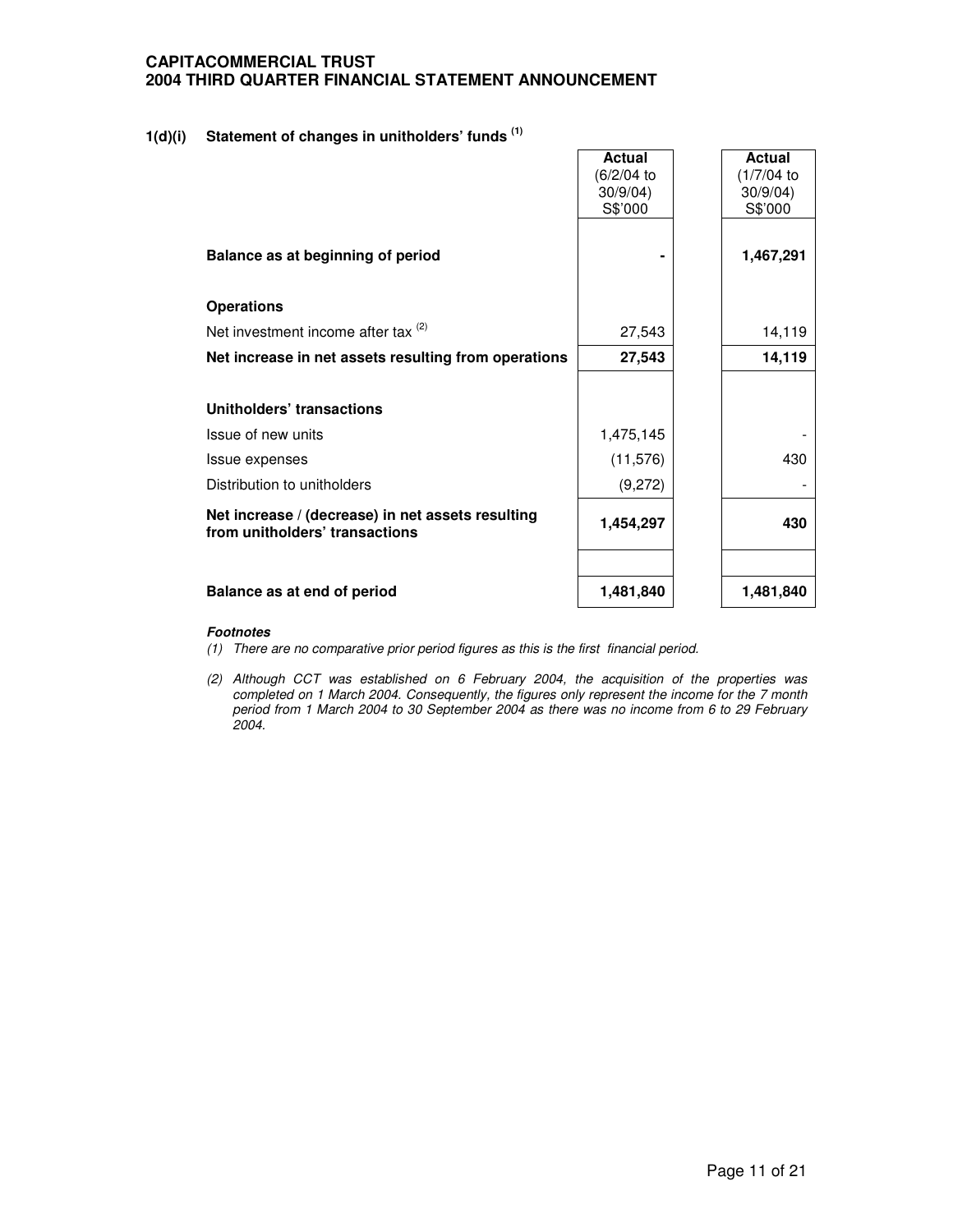# **1(d)(ii) Details of any change in the units (1)**

|                                                                                                                         | <b>Actual</b><br>(6/2/04 to<br>30/9/04<br>S\$'000 | <b>Actual</b><br>(1/7/04 to<br>30/9/04<br>S\$'000 |
|-------------------------------------------------------------------------------------------------------------------------|---------------------------------------------------|---------------------------------------------------|
| Balance as at beginning of period                                                                                       |                                                   | 839,116,700                                       |
| Issue of new units:                                                                                                     |                                                   |                                                   |
| - settlement for the purchase of shares of property<br>companies                                                        | 764,369,254                                       |                                                   |
| - part settlement for the purchase of 6 Battery Road                                                                    | 54,153,274                                        |                                                   |
| - for cash for the payment of issue and establishment<br>expenses, stamp duty and other acquisition related<br>expenses | 20,594,172                                        |                                                   |
| Balance as at end of period                                                                                             | 839,116,700                                       | 839,116,700                                       |

### *Footnotes*

*(1) There are no comparative prior period figures as this is the first financial period.*

**2 Whether the figures have been audited, or reviewed and in accordance with which standard (eg. The Singapore Standard on Auditing 910 (Engagement to Review Financial Statements), or an equivalent standard)**

The figures have not been audited nor reviewed by our auditors.

- **3 Where the figures have been audited or reviewed, the auditor's report (including any qualifications or emphasis of matter)** Not applicable.
- **4 Whether the same accounting policies and methods of computation as in the issuer's most recent audited annual financial statements have been complied** The accounting policies and methods of computation applied in the financial statements for the current reporting period are consistent with those stated in the Introductory Document dated 16 March 2004.
- **5 If there are any changes in the accounting policies and methods of computation, including any required by an accounting standard, what has changed, as well as the reasons for, and the effect of, the change** Nil.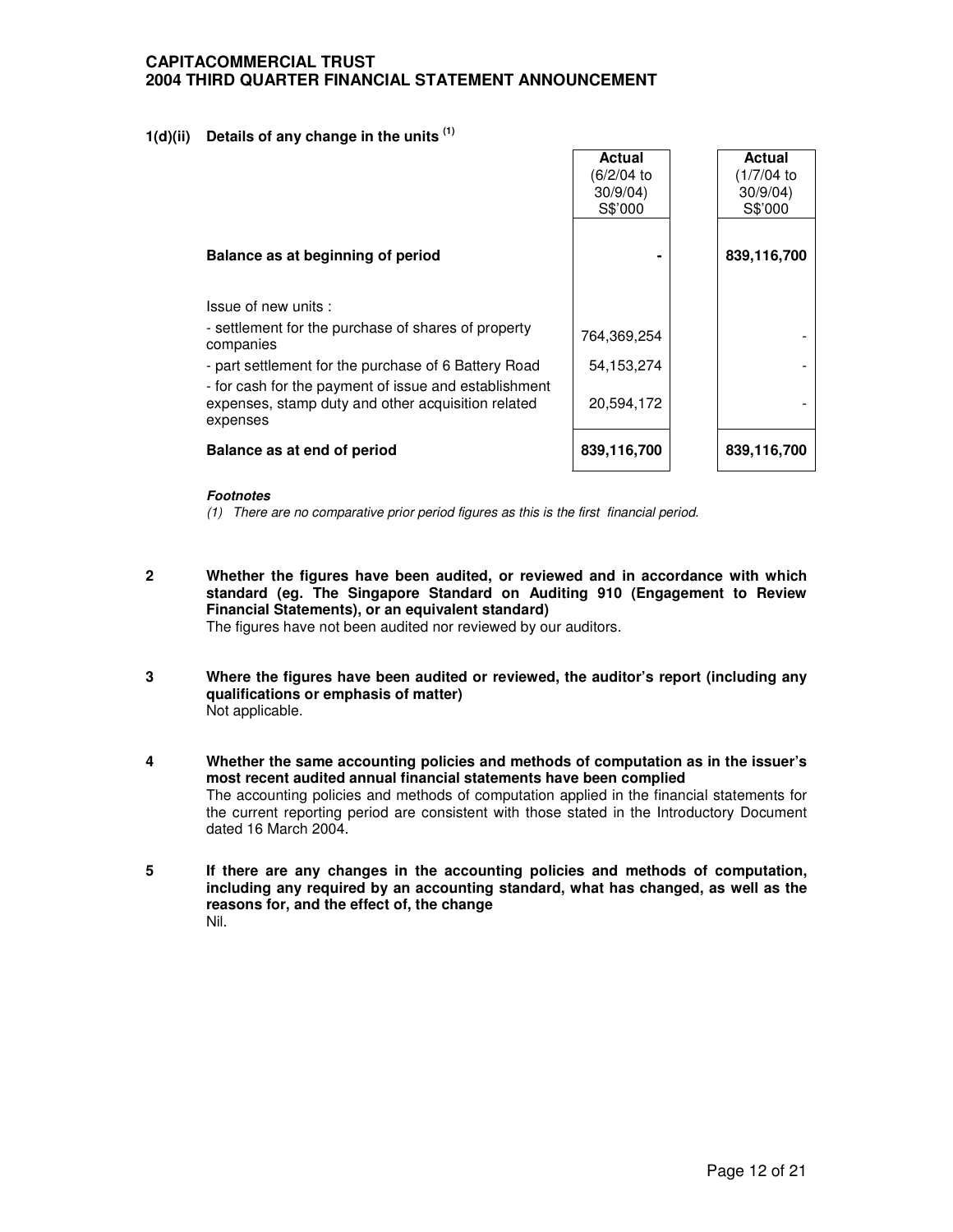### **6 Earnings per unit ("EPU") and distribution per unit ("DPU") for the financial period**

In computing the EPU, the weighted average number of units as at the end of each period is used for the computation.

In computing the DPU, the number of units as at the end of each period is used for the computation.

|                                                                                                      | <b>Private</b><br>Trust<br>(6/2/04 to<br>14/5/04) | <b>Public</b><br>Trust<br>(15/5/04 to<br>30/9/04 | <b>Actual</b><br>(6/2/04 to<br>30/9/04 |
|------------------------------------------------------------------------------------------------------|---------------------------------------------------|--------------------------------------------------|----------------------------------------|
| Number of units on issue at end of period<br>Weighted average number of units as at end of<br>period | 839,116,700<br>839,116,700                        | 839,116,700<br>839,116,700                       | 839,116,700<br>839,116,700             |
| Earnings per unit (EPU)<br>(based on the weighted average number of<br>units as at end of period)    | 0.78 <sub>c</sub>                                 | 2.50 <sub>c</sub>                                | 3.28 <sub>0</sub>                      |

The diluted EPU is the same as the basic EPU as there are no significant dilutive instruments in issue during the period.

|                                                         | <b>Private</b> | <b>Public</b> |               |
|---------------------------------------------------------|----------------|---------------|---------------|
|                                                         | <b>Trust</b>   | <b>Trust</b>  | <b>Actual</b> |
|                                                         | (6/2/04 to     | (15/5/04)     | (6/2/04)      |
|                                                         | 14/5/04        | 30/9/04       | 30/9/04       |
| Number of units on issue at end of period               | 839,116,700    | 839,116,700   | 839,116,700   |
| Weighted average number of units as at end of<br>period | 839,116,700    | 839,116,700   | 839,116,700   |
| Distribution per unit (DPU)                             |                |               |               |

(based on the number of units as at end of period)

The diluted DPU is the same as the basic DPU as there are no dilutive instruments in issue during the period.

 $1.10¢$  2.39¢ 3.49¢

#### **7 Net asset value ("NAV") backing per unit based on issued units at the end of the period**  $\Gamma$ **Actual Pro forma**

|                                                               | Aciudi<br>30/9/04 | <b>PIU IUIIII</b><br>31/12/03 |
|---------------------------------------------------------------|-------------------|-------------------------------|
| NAV per unit                                                  | \$1.77            | \$1.74                        |
| Adjusted NAV per unit (excluding the<br>distributable income) | \$1.74            | \$1.74                        |

### *Footnotes*

*(1) The pro forma as at 31 December 2003 has been prepared on the assumption that the distributable income has been declared and paid to the unitholders.*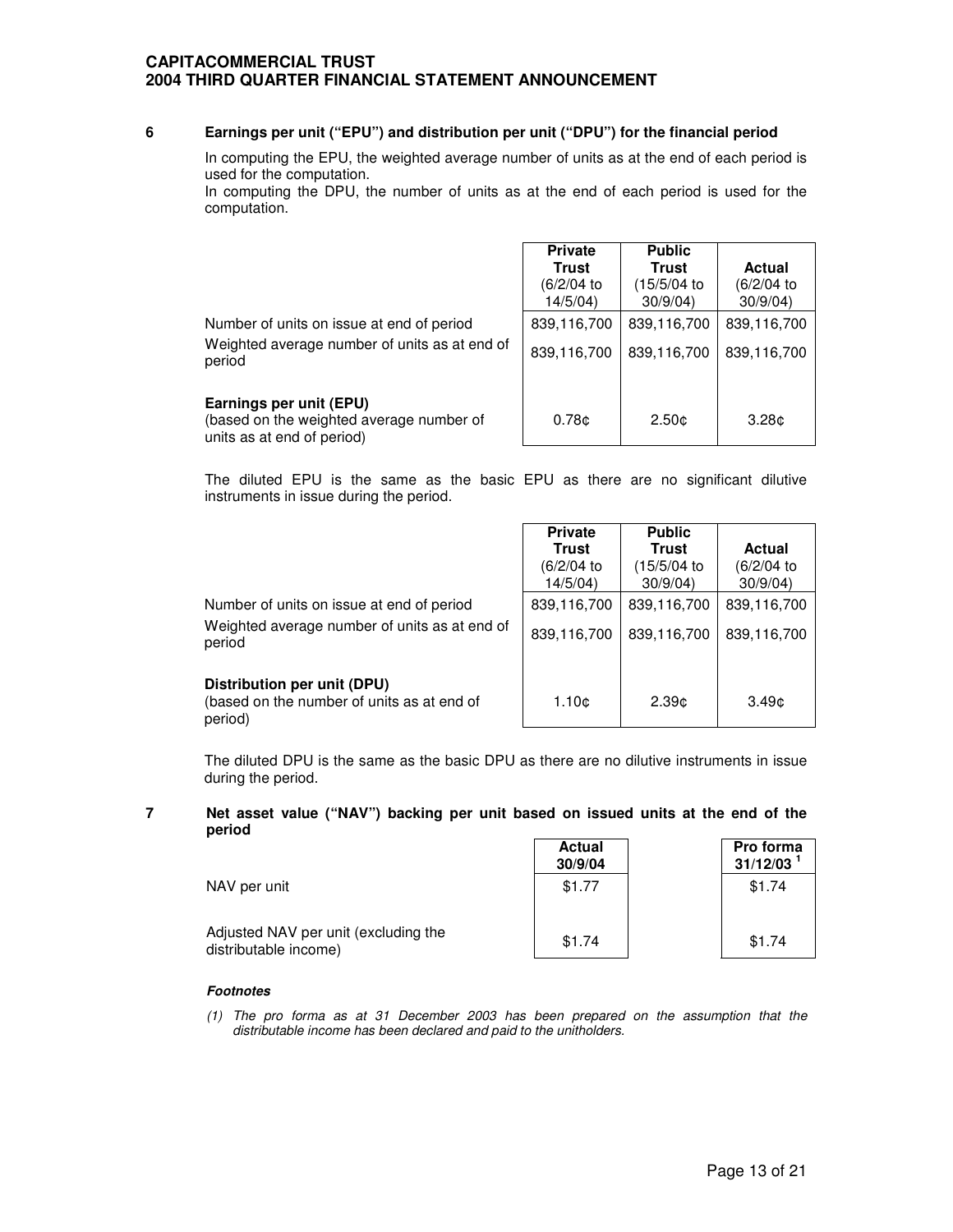| 8(a)(i) Review of the performance (YTD September 2004 vs YTD September 2003) |  |  |  |  |
|------------------------------------------------------------------------------|--|--|--|--|
|                                                                              |  |  |  |  |

|                                  | <b>Actual</b><br>(6/2/04 to<br>$30/9/04$ ) <sup>(1)</sup><br>S\$'000 | Pro Forma<br>$(1/3/03)$ to<br>$30/9/03$ ) (2)<br>S\$'000 | Increase $/$<br>(Decrease)<br>% |
|----------------------------------|----------------------------------------------------------------------|----------------------------------------------------------|---------------------------------|
| Profit & loss Statement          |                                                                      |                                                          |                                 |
| Gross revenue                    | 62,819                                                               | 69,966                                                   | (10.2)                          |
| Property operating expenses      | (17, 431)                                                            | (14, 694)                                                | 18.6                            |
| Net property income              | 45,388                                                               | 55,272                                                   | (17.9)                          |
| Other Income                     | 48                                                                   | 35                                                       | 37.1                            |
| Manager's management fees        | (3, 144)                                                             | (3,551)                                                  | (11.5)                          |
| Trust expense                    | (1,480)                                                              | (1,900)                                                  | (22.1)                          |
| Borrowing costs                  | (8,031)                                                              | (8,594)                                                  | (6.6)                           |
| Non-operating expenditure        | (2,687)                                                              |                                                          | N <sub>m</sub>                  |
| Net investment income before tax | 30,094                                                               | 41,262                                                   | (27.1)                          |
| Income tax                       | (2,551)                                                              | (459)                                                    | 455.8                           |
| Net investment income after tax  | 27,543                                                               | 40,803                                                   | (32.5)                          |

Г

### **Distribution Statement**

Net investment income before tax  $\begin{array}{|c|c|c|c|c|c|c|c|} \hline \end{array}$  30,094 41,262 (27.1) Net effect of non-tax deductible/(chargeable) items 2,749 442 521.9 Taxable income available for distribution to unitholders 32,843 41,704 (21.2) Distributable income to unitholders  $\vert$  29,361 39,619 (25.9) Earnings per unit (cents)  $\vert$  3.28¢ | 4.86¢ | (32.5) Distribution per unit (cents)  $3.49¢$  4.72¢ (26.1)

- *(1) CCT was established on 6 February 2004 but the acquisitions of the real properties were completed on 1 March 2004. Hence, the income recorded relates only to the 7 month period from 1 March 2004 to 30 September 2004. CCT has no income from 6 to 29 February 2004. The entire period relates to both the Private Trust and Public Trust periods and the details are as stated in paragraph (1)(a)(iii) on page 7.*
- (2) This is the first financial period of CCT and the comparative numbers for 2003 are extracted from *the pro forma financial information for the year ended 31 December 2003 which was stated in the Introductory Document and pro-rated equally for the 7 month period from 1 March 2003 to 30 September 2003.*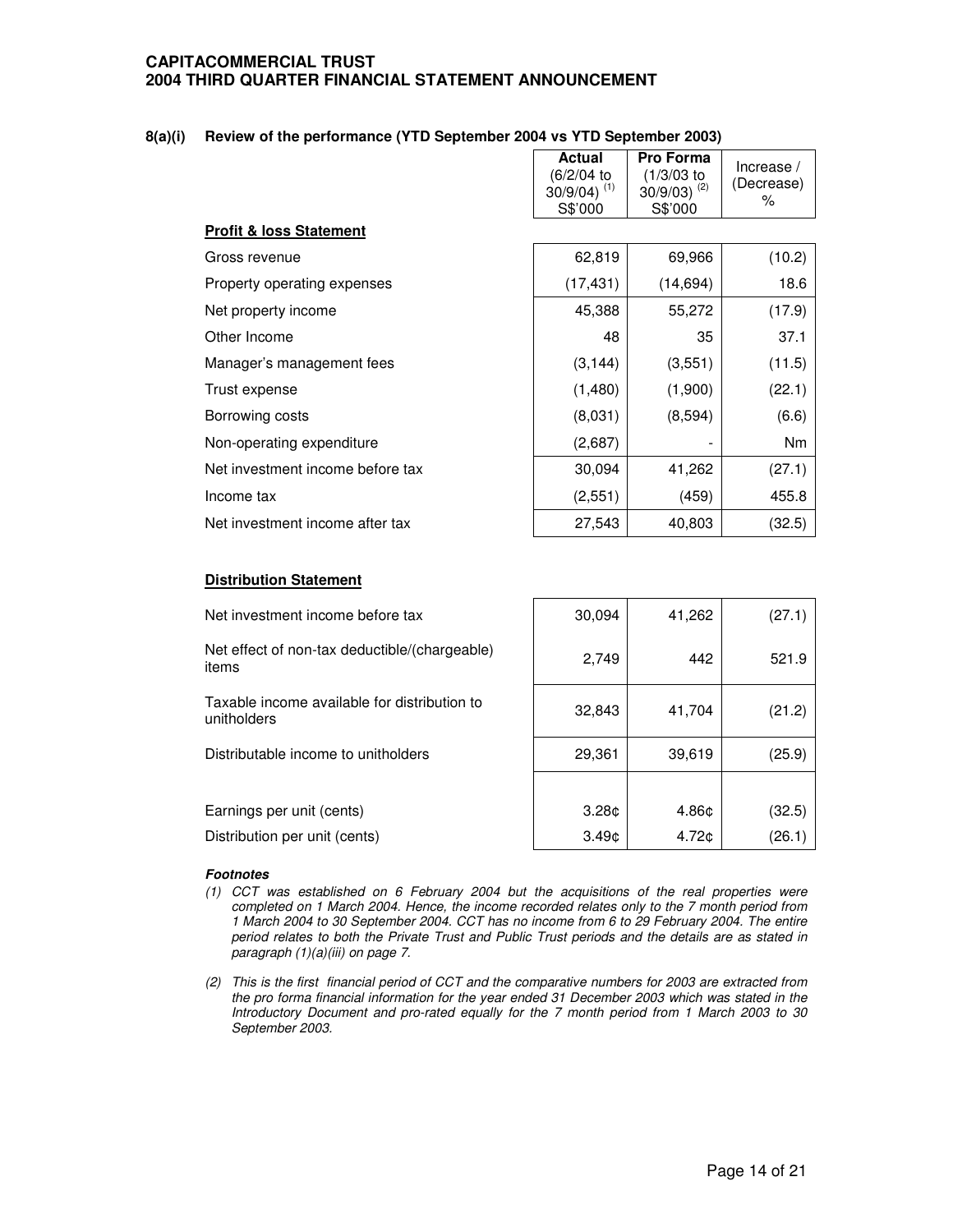### **Review of performance YTD September 2004 vs YTD September 2003**

Gross revenue for YTD Sep 2004 is lower than YTD Sep 2003 by S\$7.1 million or 10.2% due to the impact of the negative rental reversions (ie. lower rentals on renewals) experienced by all the properties for the last two years.

The property operating expenses are higher for YTD Sep 2004 by S\$2.7 million or 18.6% due to higher property tax expenses of \$2.2 million and higher repairs and maintenance expenses of S\$0.8 million. This is offset by lower property management fee of S\$0.3 million due to the lower net property income achieved as the fee is pegged to a percentage of net property income. Property tax increased by 84.5% due to the cessation of the tax rebates granted by the government with effect from 1 January 2004.

Manager's management fee is lower by S\$0.4 million or 11.5% due to the lower income achieved as the performance component of management fee is pegged to a percentage of the net investment income. Borrowing costs is lower by S\$0.6 million or 6.6% for YTD Sep 2004 due to the lower borrowings required.

The non-operating expenditure of S\$2.7 million in YTD Sep 2004 relates to a write-off of stamp duty paid for transfer of the property companies to CCT.

Income tax is higher by S\$2.1 million for YTD Sep 2004 due to income tax expense during the private trust period. The pro forma YTD Sep 2003 was prepared on the basis that tax transparency applies and income tax is only provided for the amount to be withheld and not paid to unitholders and this has been assumed to be 5% of taxable income for the entire period. The actual YTD Sep 2004 income tax provision is based on 100% of taxable income for the period of 6 February 2004 to 14 May 2004 (Private Trust) and 5% of taxable income for period of 15 May 2004 to 30 September 2004 (Public Trust).

The net effect on non-tax deductible / (chargeable) items increased by S\$2.3 million for YTD Sep 2004 mainly due to the add-back of the one-off loss on liquidation of the property companies.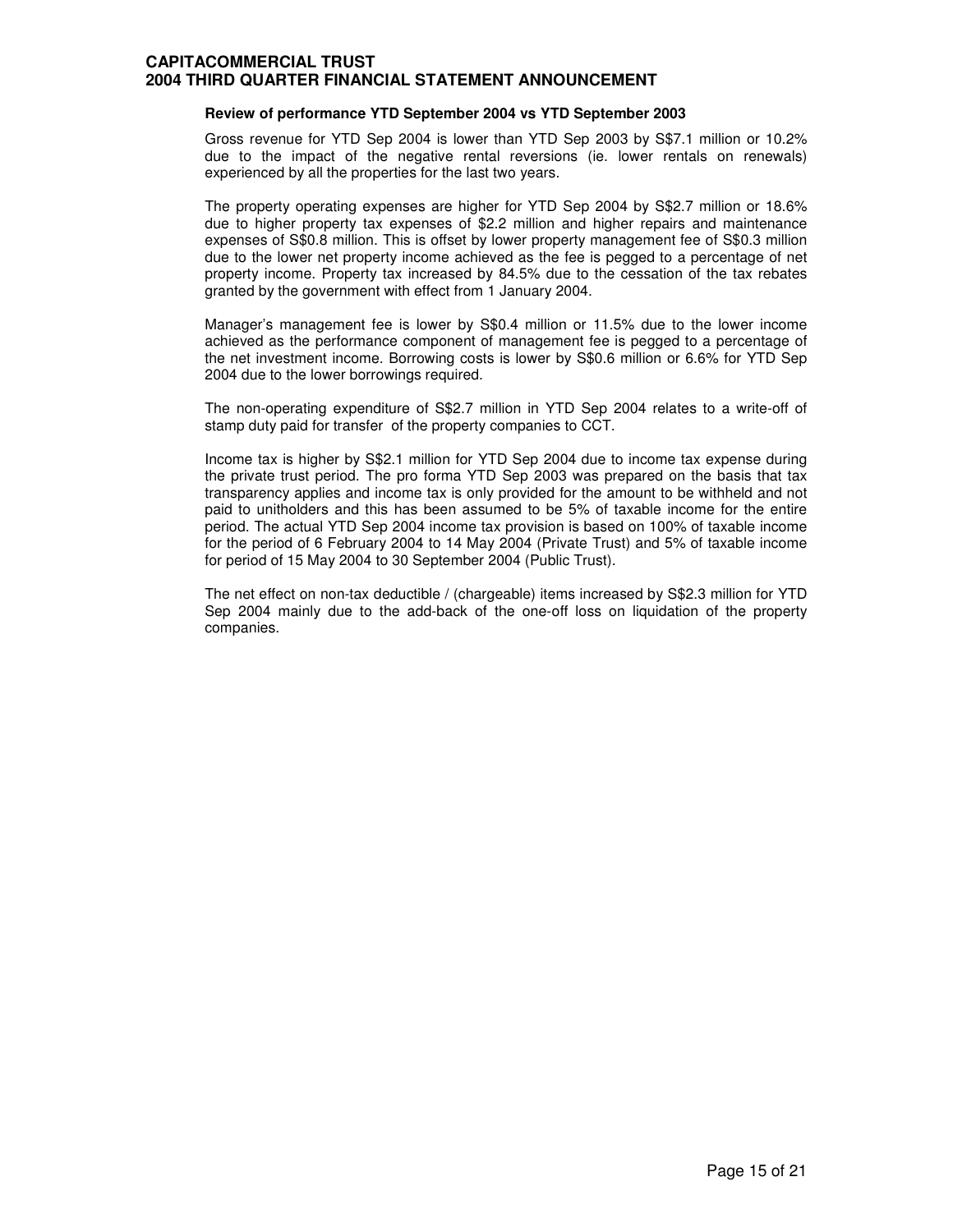### **8(a)(ii) Review of the performance (3Q 2004 vs 3Q 2003)**

|                                    | <b>Actual</b><br>(1/7/04 to<br>30/9/04)<br>S\$'000 | <b>Pro Forma</b><br>(1/7/03 to<br>$30/9/03$ ) <sup>(1)</sup><br>S\$'000 | Increase $/$<br>(Decrease)<br>% |
|------------------------------------|----------------------------------------------------|-------------------------------------------------------------------------|---------------------------------|
| <b>Profit &amp; loss Statement</b> |                                                    |                                                                         |                                 |
| Gross revenue                      | 27,214                                             | 29,986                                                                  | (9.2)                           |
| Property operating expenses        | (7, 248)                                           | (6, 298)                                                                | 15.1                            |
| Net property income                | 19,966                                             | 23,688                                                                  | (15.7)                          |
| Other Income                       | 38                                                 | 15                                                                      | 153.3                           |
| Manager's management fees          | (1,358)                                            | (1,522)                                                                 | (10.8)                          |
| Trust expense                      | (672)                                              | (814)                                                                   | (17.4)                          |
| Borrowing costs                    | (3,713)                                            | (3,683)                                                                 | 0.8                             |
| Net investment income before tax   | 14,261                                             | 17,684                                                                  | (19.4)                          |
| Income tax                         | (142)                                              | (197)                                                                   | (27.9)                          |
| Net investment income after tax    | 14,119                                             | 17,487                                                                  | (19.3)                          |

### **Distribution Statement**

| Net investment income before tax                            | 14,261            | 17,684            | (19.4)  |
|-------------------------------------------------------------|-------------------|-------------------|---------|
| Net effect of non-tax deductible/(chargeable)<br>items      | (77)              | 189               | (140.7) |
| Taxable income available for distribution to<br>unitholders | 14,184            | 17,873            | (20.6)  |
| Distributable income to unitholders                         | 13,475            | 16,979            | (20.6)  |
|                                                             |                   |                   |         |
| Earnings per unit (cents)                                   | 1.68 <sub>¢</sub> | 2.08 <sub>¢</sub> | (19.2)  |
| Distribution per unit (cents)                               | 1.61c             | 2.02 <sub>0</sub> | (20.3)  |

### *Footnotes*

(1) This is the first financial period of CCT and the comparative numbers for 2003 are extracted from *the pro forma financial information for the year ended 31 December 2003 which was stated in the Introductory Document dated 16 March 2004 and pro-rated equally for the 3 month period from 1 July 2003 to 30 September 2003.*

### **Review of performance 3Q 2004 vs 3Q 2003**

Gross revenue for 3Q 2004 is lower than 3Q 2003 by S\$2.8 million or 9.2% due to the impact of the negative rental reversions (ie. lower rentals on renewals) experienced by all the properties for the last two years.

The property operating expenses are higher in 3Q 2004 by \$1.0 million or 15.1% due to higher property tax expenses of \$1.0 million and higher repairs and maintenance expenses of S\$0.1 million. This is offset by lower property management fee of S\$0.1 million due to the lower net property income achieved as the fee is pegged to a percentage of net property income. Property tax increased by 84.6% due to the cessation of the tax rebates granted by the government with effect from 1 January 2004.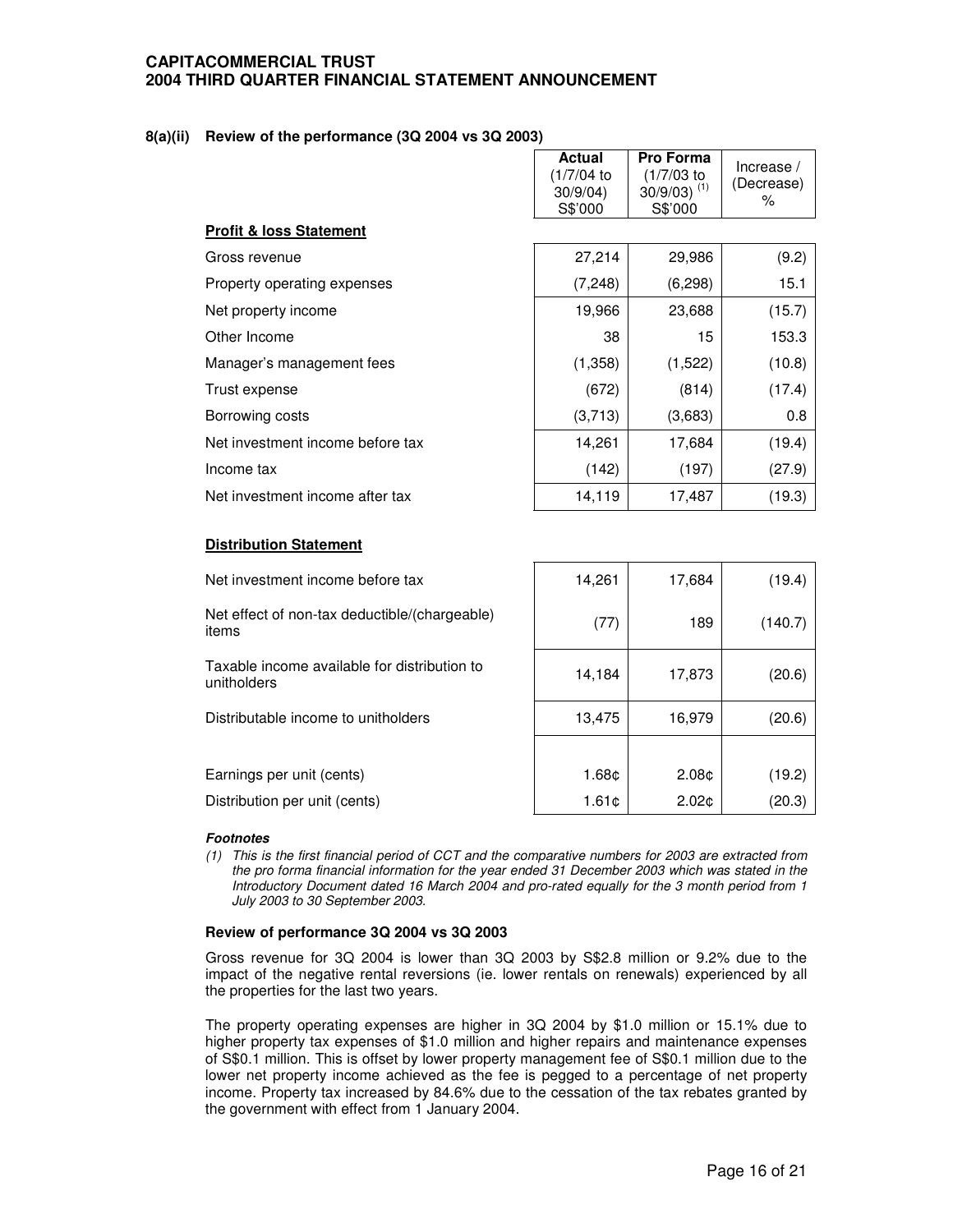Manager's management fee is also lower by S\$0.2 million due to the lower income achieved as the performance component of management fee is pegged to a percentage of the net investment income.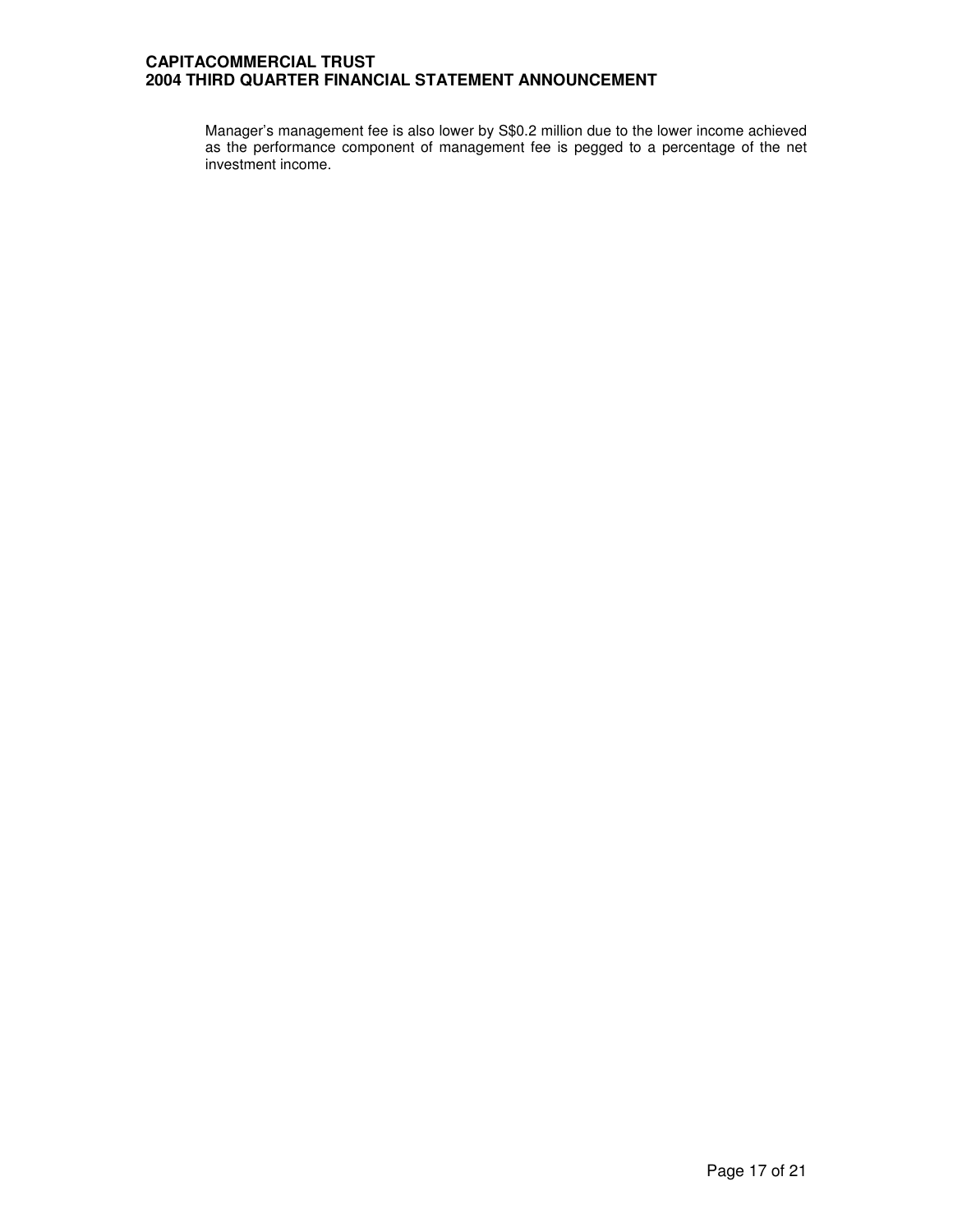### **9 Variance between the forecast or prospectus statement (if disclosed previously) and the actual results**

# **9(i) Statement of Total Return for the period of 15 May 2004 to 30 September 2004**

|                                                                         | <b>Actual</b><br>S\$'000 | Forecast <sup>(1)</sup><br>S\$'000 | Increase /<br>(Decrease)<br>% |
|-------------------------------------------------------------------------|--------------------------|------------------------------------|-------------------------------|
| Gross rental income                                                     | 36,092                   | 35,482                             | 1.7                           |
| Car park income                                                         | 3,419                    | 3,167                              | 8.0                           |
| Other income                                                            | 1,549                    | 1,449                              | 6.9                           |
| <b>Gross revenue</b>                                                    | 41,060                   | 40,098                             | 2.4                           |
| Property management fees                                                | (930)                    | (876)                              | 6.2                           |
| Property tax                                                            | (3, 188)                 | (3, 104)                           | 2.7                           |
| Other property operating expenses                                       | (6, 895)                 | (7, 751)                           | (11.0)                        |
| <b>Property operating expenses</b>                                      | (11, 013)                | (11, 731)                          | (6.1)                         |
| Net property income                                                     | 30,047                   | 28,367                             | 5.9                           |
| Interest income                                                         | 43                       | 32                                 | 34.4                          |
| Manager's management fees                                               | (2,023)                  | (1,882)                            | 7.5                           |
| Trust expenses                                                          | (1, 345)                 | (1,876)                            | (28.3)                        |
| Borrowing costs                                                         | (5, 553)                 | (5,723)                            | (3.0)                         |
| Net investment income before tax                                        | 21,169                   | 18,918                             | 11.9                          |
| Net effect of non-tax deductible/(chargeable<br>items)                  | (23)                     | 140                                | (116.4)                       |
| Taxable income available for distribution to<br>unitholders             | 21,146                   | 19,058                             | 11.0                          |
| Distribution to unitholders based on payout<br>of 95% of taxable income | 20,089                   | 18,105                             | 11.0                          |
|                                                                         |                          |                                    |                               |
| Distribution per unit (in cents)                                        |                          |                                    |                               |
| For the period                                                          | 2.39c                    | 2.16c                              | 11.0                          |
| <b>Annualised</b>                                                       | 6.30c                    | 5.68c                              | 11.0                          |

*<sup>(1)</sup> The forecast is extracted from the Introductory Document and is based on the assumptions set out in the Introductory Document. As the forecast stated was for 1 May 2004 to 31 December 2004, the Manager has used its best estimate to present the prorated forecast for the period of 15 May 2004 to 30 September 2004.*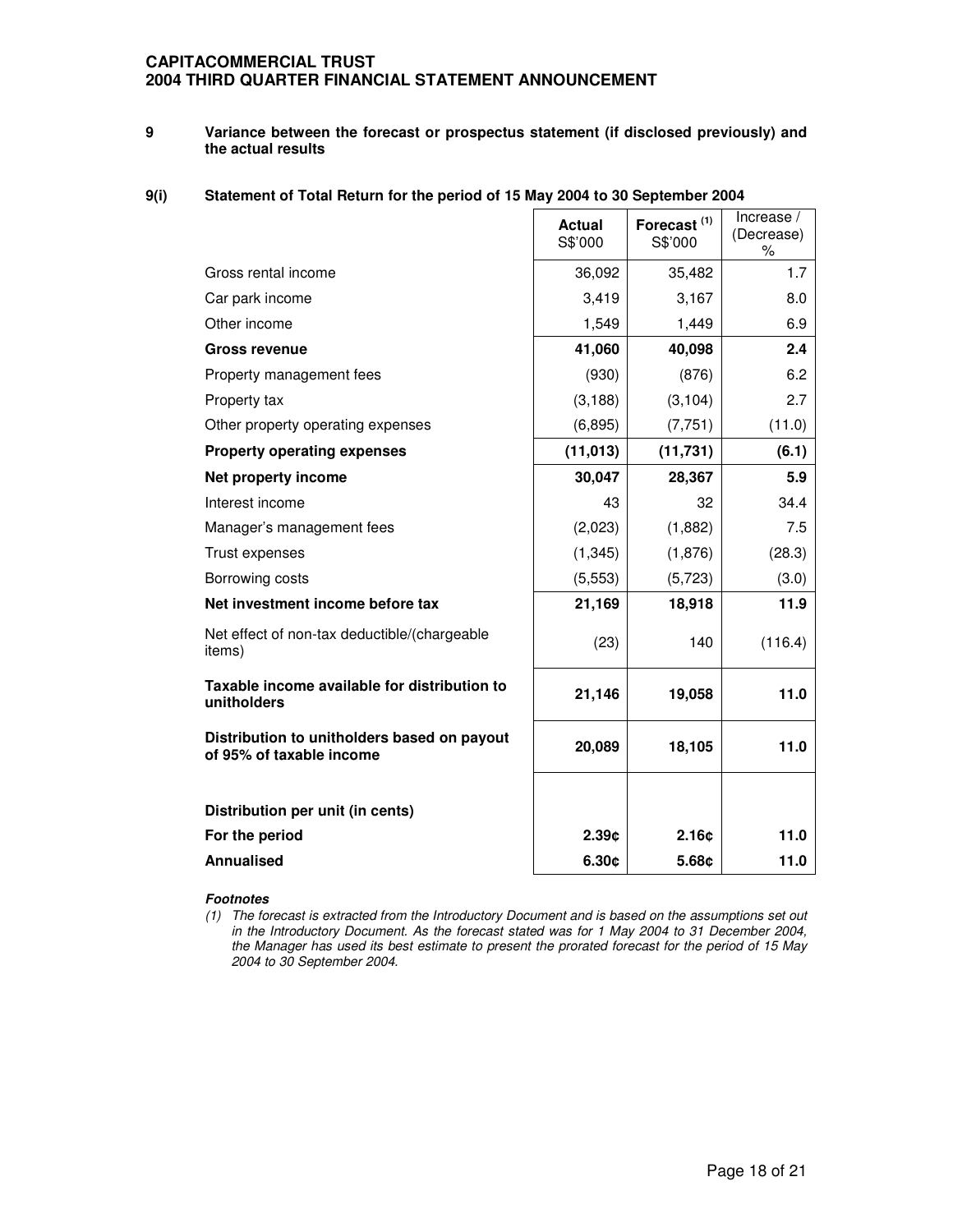### **9(ii) Breakdown of total gross revenue (by property) for the period of 15 May 2004 to 30 September 2004**

|                        | <b>Actual</b><br>S\$'000 | Forecast <sup>(1)</sup><br>S\$'000 | Increase /<br>(Decrease)<br>% |
|------------------------|--------------------------|------------------------------------|-------------------------------|
| Capital Tower          | 14,664                   | 14,639                             | 0.2                           |
| 6 Battery Road         | 12,652                   | 12,351                             | 2.4                           |
| <b>Starhub Centre</b>  | 5,017                    | 4,639                              | 8.1                           |
| <b>Robinson Point</b>  | 1,754                    | 1,852                              | (5.3)                         |
| <b>Bugis Village</b>   | 2,821                    | 2,735                              | 3.1                           |
| Golden Shoe Car Park   | 2,770                    | 2,557                              | 8.3                           |
| Market Street Car Park | 1,382                    | 1,325                              | 4.3                           |
| Total gross revenue    | 41,060                   | 40,098                             | 2.4                           |

### *Footnotes*

*(1) The forecast is extracted from the Introductory Document. As the forecast stated was for 1 May 2004 to 31 December 2004, the Manager has used its best estimates to present the extrapolated forecast for the period of 15 May 2004 to 30 September 2004.*

### **9(iii) Breakdown of net property income (by property) for the period of 15 May 2004 to 30 September 2004**

|                           | <b>Actual</b><br>S\$'000 | Forecast <sup>(1)</sup><br>S\$'000 | Increase /<br>(Decrease)<br>% |
|---------------------------|--------------------------|------------------------------------|-------------------------------|
| <b>Capital Tower</b>      | 10,452                   | 10,019                             | 4.3                           |
| 6 Battery Road            | 9,452                    | 9,025                              | 4.7                           |
| Starhub Centre            | 3,693                    | 3,346                              | 10.4                          |
| <b>Robinson Point</b>     | 1,045                    | 1,075                              | (2.8)                         |
| <b>Bugis Village</b>      | 2,260                    | 2,086                              | 8.3                           |
| Golden Shoe Car Park      | 2,098                    | 1,844                              | 13.8                          |
| Market Street Car Park    | 1,047                    | 972                                | 7.7                           |
| Total net property income | 30,047                   | 28,367                             | 5.9                           |

### *Footnotes*

*(1) The forecast is extracted from the Introductory Document. As the forecast stated was for 1 May 2004 to 31 December 2004, the Manager has used its best estimates to present the extrapolated forecast for the period of 15 May 2004 to 30 September 2004.*

### **Review of the performance for the period of 15 May 2004 to 30 September 2004**

Gross revenue increased by S\$1.0 million or 2.4% over the forecast. This is mainly due to higher rental revenue by S\$0.6 million arising from higher rental rates achieved on new and renewal leases and lower vacancy periods. There is also increased contribution from car park revenue and other income of S\$0.3 million and S\$0.1 million respectively.

Actual property operating expenses are also lower by S\$0.7 million or 6.1% due mainly to the lower maintenance expenses of S\$0.7 million and lower tenancy works and marketing expenses of S\$0.2 million. This is partially offset by higher property management fee (as it is pegged to 3% of net property income) and higher property tax.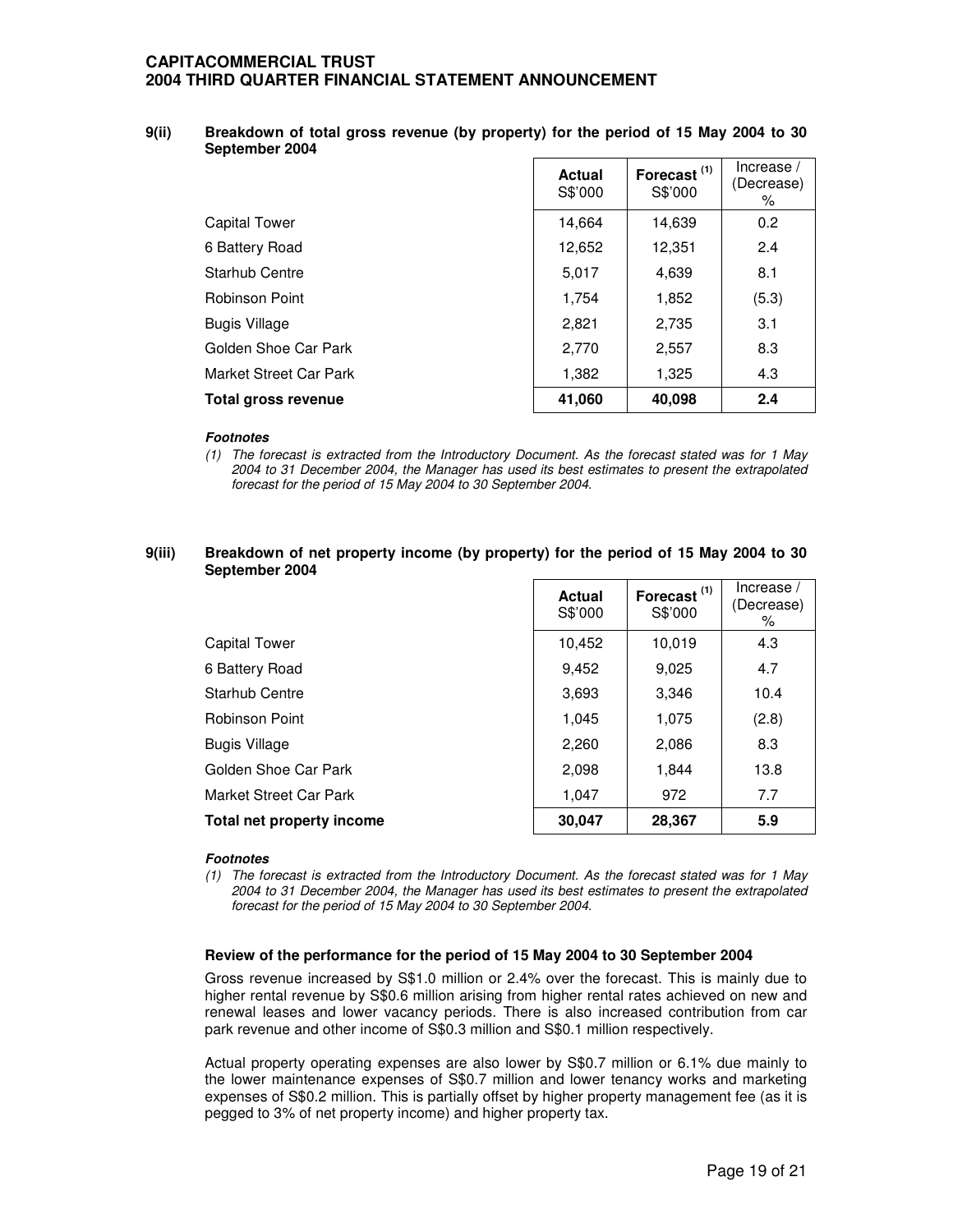Manager's management fee is slightly higher by S\$0.1 million or 7.5% due to higher income achieved. The trust expenses is lower by S\$0.5 million due to cost savings achieved and borrowing costs is lower by S\$0.2 million due to lower amount of financing required.

### **10 Commentary on the competitive conditions of the industry in which the group operates and any known factors or events that may effect the group in the next reporting period and the next 12 months**

Q3 2004 saw an expected moderation of growth in the Singapore economy. According to MTI's advanced estimates, Singapore's gross domestic product (GDP) in Q3 2004 rose by 7.7% compared to Q3 2003. On an annualised quarter-on-quarter basis, GDP declined 2.3% in Q3 from Q2. MTI has maintained that the economy is expected to remain on track for a full year growth of 8.0% - 9.0%.

The current economic climate has boosted business confidence and has stopped the slide in office rentals after three straight years of decline. There has been an increase in leasing enquiries for prime office space in better-quality buildings. According to CB Richard Ellis, average prime office rent has risen 3.7% in Q3 over Q2, bringing the gain over the past year to 5%. The new supply of office space for the next three years remains tight, averaging only 0.73 million square feet per year which is significantly lower than the 10-year historical average of 2.3 million square feet per year. Hence, occupancy rates and rentals in general are expected to strengthen further.

### **Outlook for 2004**

The manager of CapitaCommercial Trust is confident to achieve more than the forecast distribution per unit of 3.58 cents per unit (annualized distribution per unit of 5.68 cents per unit) for the period 15 May 2004 to 31 December 2004 (as stated in the Introductory Document dated 16 March 2004).

## **11 Distributions**

## **11(a) Current financial period**

Any distributions declared for the current financial period? Nil

## **11(b) Corresponding period of the preceding financial period**

Any distributions declared for the corresponding period of the immediate preceding financial period? Nil

**11(c) Date payable** Not applicable

## **11(d) Book closure date**

Not applicable

**12 If no distribution has been declared/recommended, a statement to that effect** No distribution has been declared / recommended.